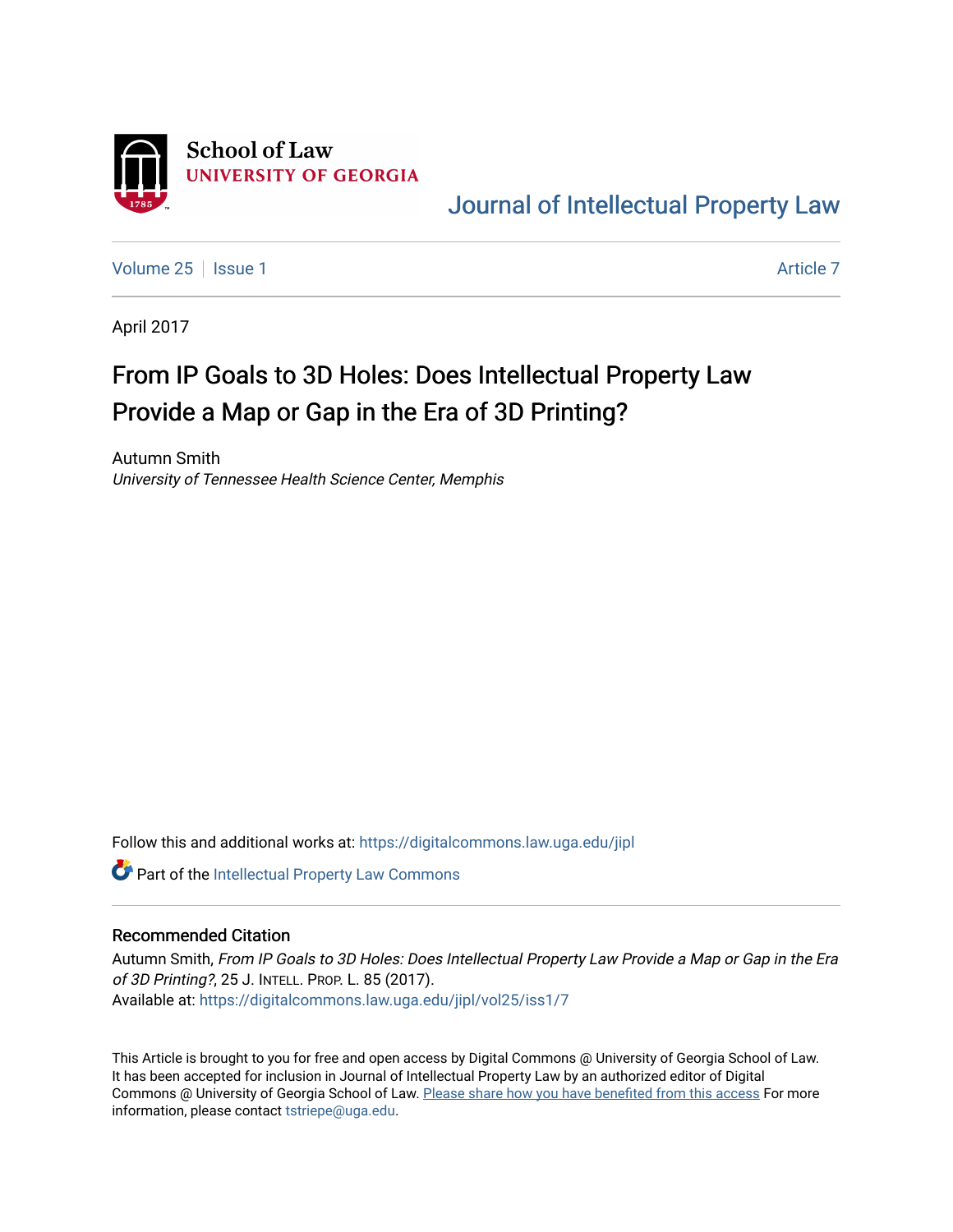JOURNAL OF INTELLECTUAL PROPERTY LAW (DO NOT DELETE) 7/29/2018 3:39 PM

# <span id="page-1-0"></span>**FROM IP GOALS TO 3D HOLES: DOES INTELLECTUAL PROPERTY LAW PROVIDE A MAP OR GAP IN THE ERA OF 3D PRINTING?**

*Autumn Smith*\*

### TABLE OF CONTENTS

| $\mathbf{B}$ |                                                     |
|--------------|-----------------------------------------------------|
|              |                                                     |
|              |                                                     |
| A            |                                                     |
| B.           |                                                     |
|              |                                                     |
|              |                                                     |
|              |                                                     |
|              |                                                     |
|              |                                                     |
|              |                                                     |
|              |                                                     |
|              |                                                     |
|              |                                                     |
|              |                                                     |
|              | MIND THE GAP: WHERE DOES IP LAW START AND STOP WITH |

<sup>\*</sup> *Attorney, University of Tennessee Health Science Center, Memphis, TN; J.D., Samford University, Cumberland School of Law 2016*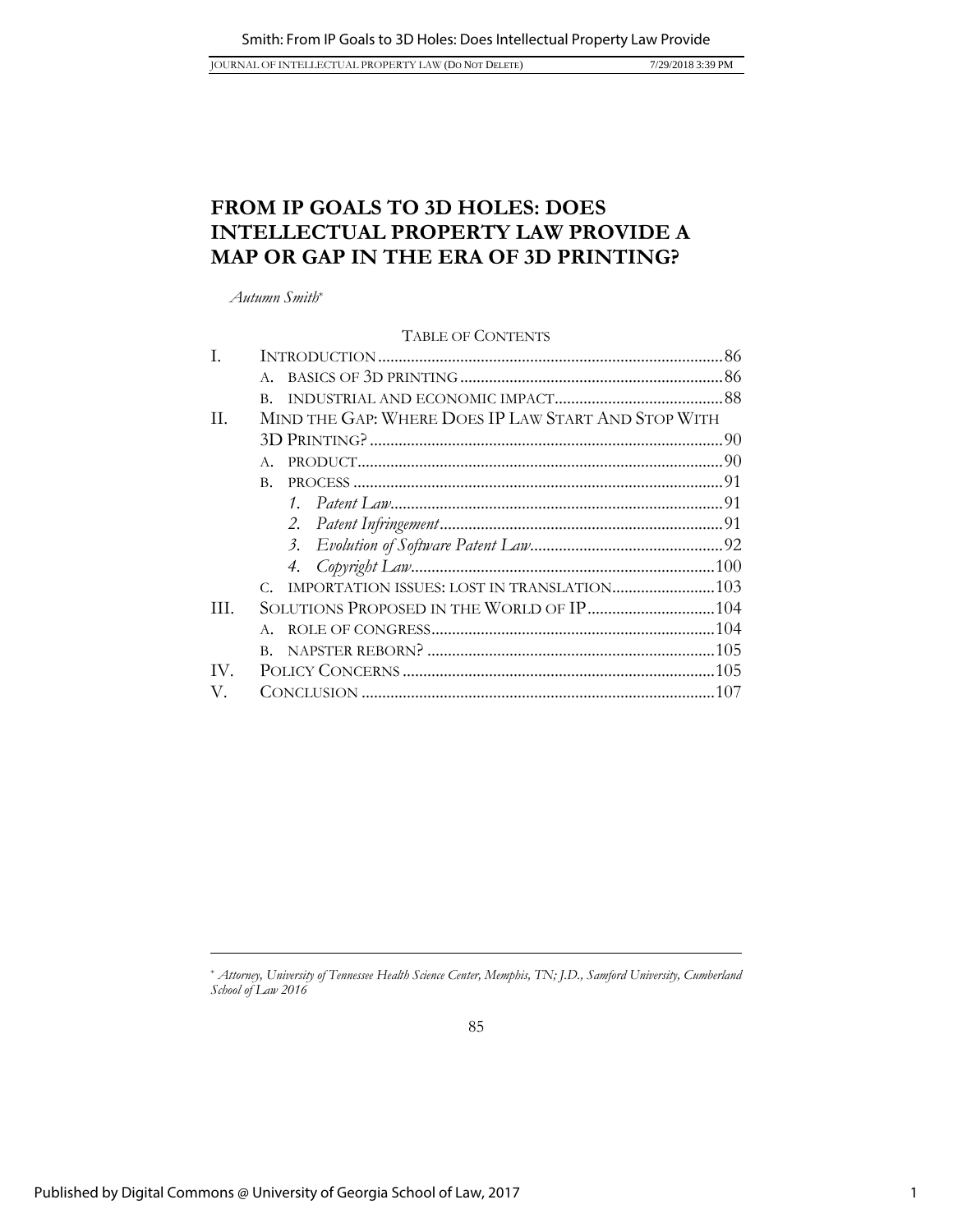#### I. INTRODUCTION

Occasionally throughout history the world is introduced to a new technology that completely changes human life, such as the printing press, the Henry Ford assembly line, and the Internet. The next wave in life-changing technology will be the three-dimensional (3D) printer, which will allow the consumer to print any item at home. Not only will people be able to print any item they need via a digital download, but they will also have the power to design it themselves. Since the more basic patents on the invention have expired, these printers will soon become a staple in the common household. 3D printers will soon be readily available, affordable and accessible, and everyday people will be printing whatever objects they desire.

However, like all revolutions that affect major consumer industries, a revolution in the law must also follow, which traditionally tends to lag significantly behind technological advances.<sup>1</sup> The next question inevitably will be how this technology fits into the current intellectual property framework, if at all. The entire act of 3D printing stretches across many facets of the law, as it involves a machine, a product, an underlying digital process, and often the translation of that process. This Article will discuss which of these aspects of 3D printing fit under current patent and copyright laws and which aspects fall into gaps in the existing law. The Article will further discuss viable solutions offered by scholars in the IP community and the policy implications of gaps in the law.

#### A. BASICS OF 3D PRINTING

A 3D printer uses instructions, a blueprint or design software from a computer to create three-dimensional objects out of hardened powder, molten or liquid substances. The materials are spread into a single-layered pattern via the 3D "print head." Once this first layer hardens, the print head produces another layer on top of the hardened layer. The print head continues this exercise until the three-dimensional object is completed, which sometimes consists of hundreds of thin, individually-stacked layers.<sup>2</sup> This process is referred to as "additive manufacturing."<sup>3</sup> Because the 3D printer uses a layering system to build the object, an object that has interlocking, separate parts can be printed already assembled, rather than having to manually compile all of the individual parts

<sup>1</sup> *See* Vivek Wadhwa, *Laws and Ethics Can't Keep Pace with Technology*, MIT TECH. REV. (Apr. 15, 2014), https://www.technologyreview.com/s/526401/laws-and-ethics-cant-keep-pace-withtechnology/.

<sup>2</sup> HOD LIPSON & MELBA KURMAN, FABRICATED: THE NEW WORLD OF 3D PRINTING 12 (2010).

<sup>3</sup> *Id*.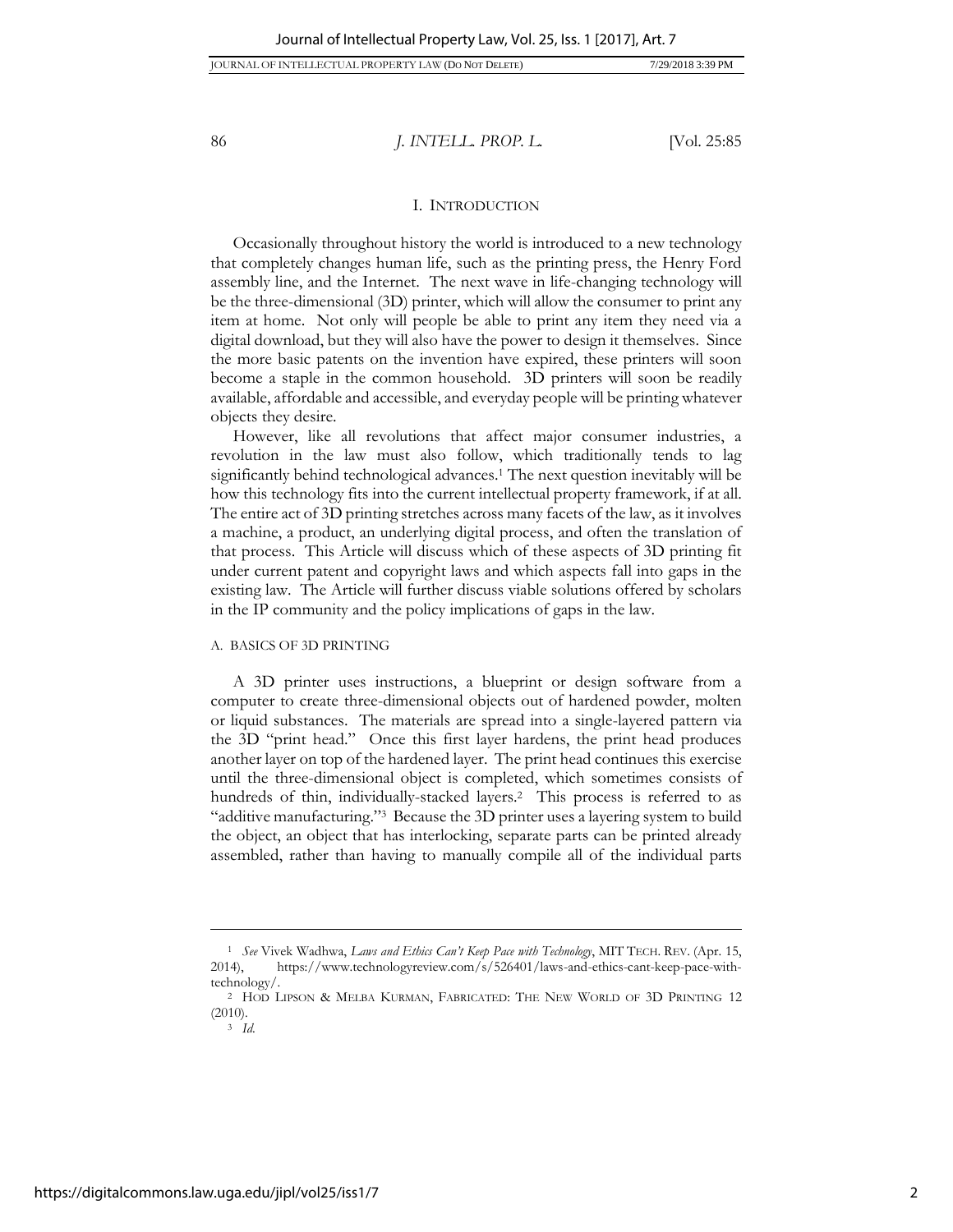separately. <sup>4</sup> This would cut down on labor costs and time, as well as add to the convenience of utilizing these printers in multiple industries and fabrications. The blueprint sent to the computer to print the object is created using a computer-aided design (CAD) program. Alternatively, a CAD may be created with a 3D scanner, which can scan any object and create a three-dimensional blueprint.<sup>5</sup> This process results in easy replication of virtually any object.

While initial 3D printer systems used a process of layering plastic materials, newer systems of printing may involve a variety of stronger materials.<sup>6</sup> Selective laser sintering (SLS) involves releasing an initial aerosol cloud of building material, usually metals, which a laser then precisely fuses together in the shape of the object.<sup>7</sup> Another process called selective laser melting (SLM) takes the process one step further by melting all the metal material before the building begins. The printer then fuses together the tiny molten metal materials. The SLS and SLM processes have both been used by NASA in rocket and launch design.<sup>8</sup> As has become increasingly apparent in recent decades, many common everyday objects were first utilized and further developed by NASA. The 3D printer will not be an exception to this trend.

The 3D scanners mentioned above are also becoming more widely available. This scanning technology, also known as photogrammetry, is developing rapidly.<sup>9</sup> These scanners collect data from an actual three-dimensional object to create a digital model to the exact specifications of the object. Once the digital model is created, it can then be printed using a 3D printer, making the possibilities for 3D printed objects virtually limitless.<sup>10</sup> Photogrammerty scanners, handheld 3D scanners, and attachable 3D scanners for the iPhone and iPad are either already available for purchase or in the works.<sup>11</sup> This scanning technology has even been recognized as a highly valuable educational tool. In fact, the Smithsonian is in the process of scanning artifacts, artworks, and specimens in its museums to make available to other museums and educators. The program is called "Smithsonian X 3D," and the institution has prioritized 10% of their 137-millionpiece collection for the creation of 3D digital models.<sup>12</sup> As this example shows,

<sup>4</sup> Michael Weinberg, *It Will Be Awesome If They Don't Screw It Up: 3D Printing, Intellectual Property, and the Fight Over the Next Great Disruptive Technology*, PUBLIC KNOWLEDGE 2 (Nov. 2010), https://www.publicknowledge.org/files/docs/3DPrintingPaperPublicKnowledge.pdf.

<sup>5</sup> *Id*. at 3.

<sup>6</sup> Graham Templeton, *How does 3D printing work?*, EXTREME TECH (Oct. 26, 2015), http://www.extremetech.com/extreme/216652-how-does-3d-printing-work.

<sup>7</sup> *Id.*

<sup>8</sup> *Id.*

<sup>9</sup> John Hornick & Carlos Rosario, *3D Scanning: The Achilles Heel of IP Protection for 3D Printing*, 3D PRINTING PROGRESS (Oct. 26, 2015), http://www.3dprintingprogress.com/articles/8580/3dscanning-the-achilles-heel-of-ip-protection-for-3d-printing.

<sup>10</sup> *Id.* <sup>11</sup> *Id*.

<sup>12</sup> *About Smithsonian X 3D*, SMITHSONIAN X 3D, http://3d.si.edu/about (last visited Oct. 1, 2017).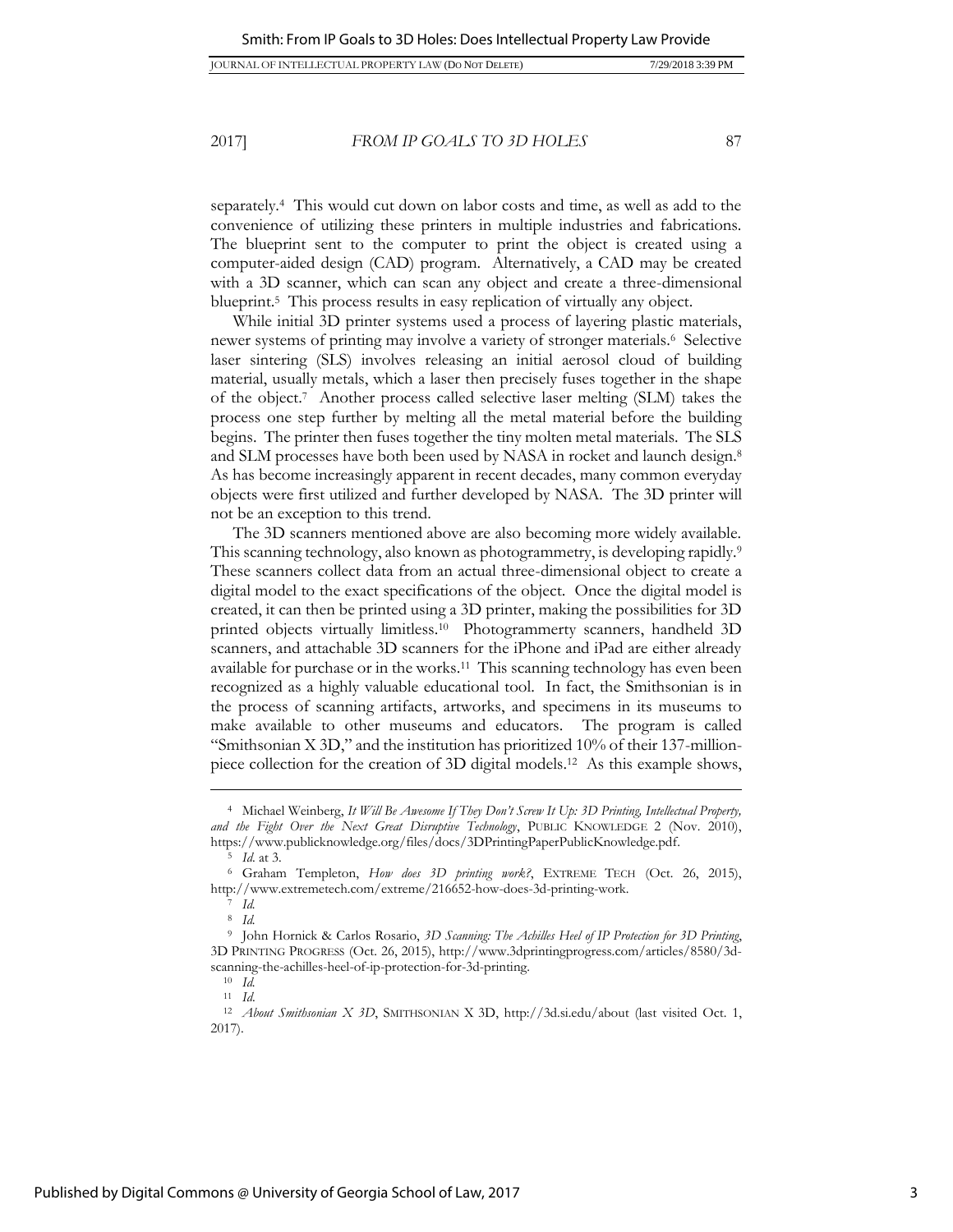| IOURNAL OF INTELLECTUAL PROPERTY LAW (Do Not Delete) | 7/29/2018 3:39 PM |
|------------------------------------------------------|-------------------|
|------------------------------------------------------|-------------------|

there are likely few industries or markets where 3D printing would not provide some substantial service, even in education. Further, the Smithsonian's confidence in 3D printing to provide near exact replicas of their priceless originals shows speaks volumes on the technology's capabilities.

#### B. INDUSTRIAL AND ECONOMIC IMPACT

The goals and incentives of intellectual property are inextricably intertwined with the economic impact of technology. Therefore, understanding 3D printing's affects is important to adequately view it through an intellectual property perspective. Though 3D printing is still in its early stages, the potential for the technology is astounding. These printers can produce anything from household items and spare parts to even prosthetic limbs, plastic guns, and even small houses. Websites such as Shapeways<sup>13</sup> and Thingiverse<sup>14</sup> provide a community for people to upload and download designs to print on personal 3D printers using a variety of materials such as metal, plastic, porcelain, and wax. These websites offer downloads for items such as jewelry and home appliance parts.<sup>15</sup> Shapeways even features the ability to scan oneself at select locations in the Netherlands to create a personal miniature figurine, or "3D Selfie."<sup>16</sup> Most notably, these printers can produce numerous human body tissues<sup>17</sup> and even food.<sup>18</sup> 3D printers can even print 3D printers. 19

The eventual low cost of 3D printing combined with their ability to produce most physical things will fundamentally change the economics of industrial manufacturing.<sup>20</sup> Much like the Internet, 3D printers separate the content of the product from the information used to create it, which, in turn, will substantially reduce the manufacturing costs. <sup>21</sup> This feature will inevitably mean that the production of items can come from virtually anywhere which will certainly

<sup>13</sup> SHAPEWAYS, http://www.shapeways.com/ (last visited Oct. 1,2017).

<sup>14</sup> THINGIVERSE, https://www.thingiverse.com/about/ (last visited Oct. 1, 2017).

<sup>15</sup> SHAPEWAYS, *3D Printing Materials: Plastics, Metal, Ceramics and More*, <http://shapeways.com/materials> (last visited Oct. 1, 2017).

<sup>16</sup> *Shapeways Now Offering 3D Selfies in the Netherlands*, SHAPEWAYS (Sept. 28, 2015), http://www.shapeways.com/presscorner/press-release/2015-09-28-shapeways-now-offering-3dselfies-in-the-netherlands.

<sup>17</sup> Robert J. Szczerba, *No Donor Required: 5 Body Parts You Can Make With 3-D Printers*, FORBES (June 17, 2015, 7:57 AM), http://www.forbes.com/sites/robertszczerba/2015/06/17/no-donorrequired-5-body-parts-you-can-make-with-3-d-printers-2/#5391aefc7d55.

<sup>18</sup> Jacopo Prisco, *'Foodini' Machine Lets You Print Edible Burgers, Pizza, Chocolate*, CNN (Dec. 31, 2014, 1:06 AM), http://www.cnn.com/2014/11/06/tech/innovation/foodini-machine-printfood/.

<sup>19</sup> Ben Rooney, *The 3D Printer That Prints Itself*, WALL ST. J. (June 10, 2011, 1:20 PM), http://blogs.wsj.com/tech-europe/2011/06/10/the-3d-printer-that-prints-itself/.

<sup>20</sup> Mark A. Lemley, *IP in a World Without Scarcity*, 90 N.Y.U. L. REV. 460, 474–75 (2015).

<sup>21</sup> *Id.* at 474.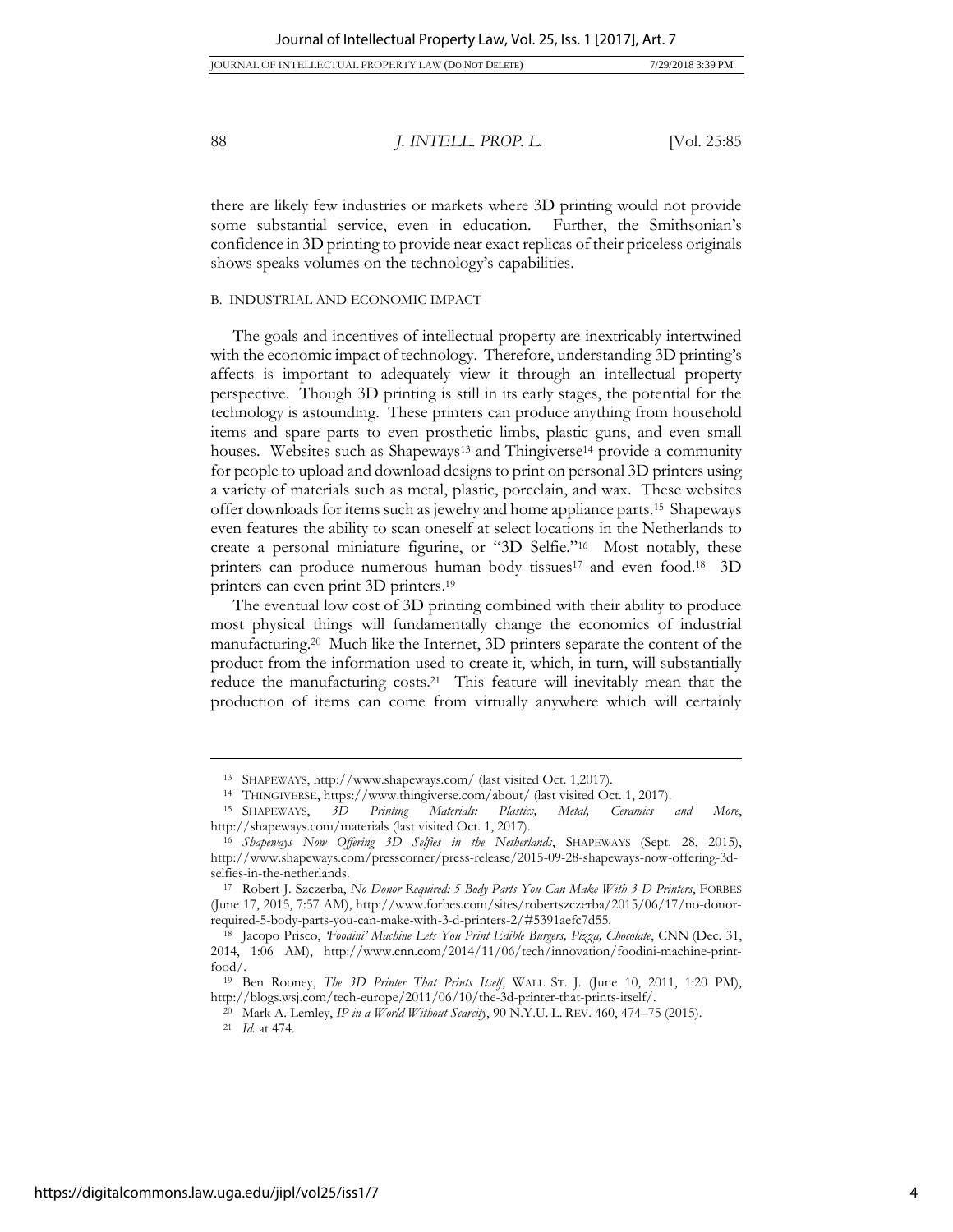JOURNAL OF INTELLECTUAL PROPERTY LAW (DO NOT DELETE) 7/29/2018 3:39 PM

2017] *FROM IP GOALS TO 3D HOLES* 89

present problems for governments and markets.<sup>22</sup> The emergence of the "homebased factory"<sup>23</sup> may even change the enforcement and regulation of traditional employment laws governing earnings, hours, child-labor, workplace safety, and even unionization as the lines between work and home begin to blur. In fact, 3D printing will touch almost every area of law in existence, including gun laws, products liability, importation, contracts, environmental law, and regulatory competition law, to name only a few.<sup>24</sup> Obviously, intellectual property law is no exception and the approach to 3D printing in this area will be an important guidepost for judiciaries and practitioners when they analyze other areas at law. It is yet to be determined if this is for better or worse, as IP is often one of the most turbulent and evolving areas of the law.

Digitization of a product has already once shaken the parameters of intellectual property, particularly for that of copyright law in the area of music. Music became a nonrivalrous good in the wake of music-sharing sites, such as the infamous Napster. A nonrivalrous good is "like an idea: it need only be created once and has an infinite capacity in that once it is created there is no additional marginal cost in allowing others to use it."<sup>25</sup> It is widely accepted in our economy that a rivalrous good should be allocated to the person who values it most, which allows for freedom in production and earning potential.<sup>26</sup> Thus, under this principle, the producer of a good is given exclusive control and property rights in the good, which they can transfer to a person who is willing to pay for it.<sup>27</sup> This basic principle was undermined in the emergence of streaming and downloading technology and illustrates the same economic issues that will again arise in the growth of 3D printing. Much like with Napster, the original producer of the good can be easily undercut by a million 3D printed versions and recreations of the original. However, unlike with Napster, a potential benefit could be that these newer printed versions might actually be better than the originals.

<sup>22</sup> *Id.* at 475 (noting lack of control over production).

<sup>23</sup> Elizabeth J. Kennedy & Andrea Giampetro-Meyer, *Gearing Up for the Next Industrial Revolution: 3D Printing, Home-Based Factories, and Modes of Social Control*, 46 LOY. U. CHI. L.J. 955, 984 (2015).

<sup>24</sup> Lucas S. Osborn, *Regulating Three-Dimensional Printing: The Converging Worlds of Bits and Atoms*, 51 SAN DIEGO L. REV. 553, 558 (2014).

<sup>25</sup> Deven R. Desai, *The Life and Death of Copyright*, 2011 WIS. L. REV. 219, 255.

<sup>26</sup> Brett M. Frischmann, *An Economic Theory of Infrastructure and Commons Management*, 89 MINN. L. REV. 917, 945 (2005).

<sup>27</sup> *Id.* at 946.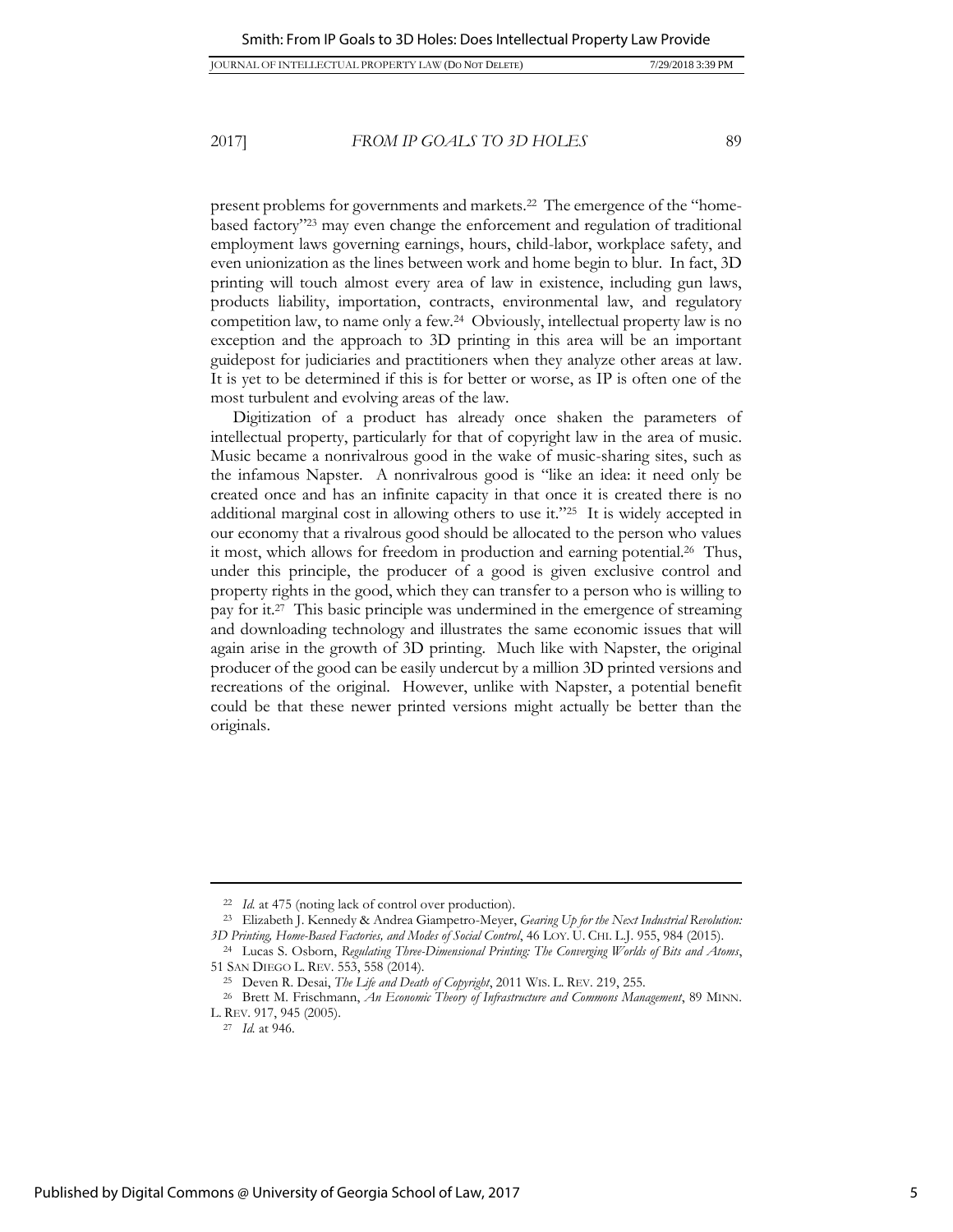# II. MIND THE GAP: WHERE DOES IP LAW START AND STOP WITH 3D PRINTING?

#### A. PRODUCT

The product printed by a 3D printer is governed by patent law. Patent law, which is a creature exclusive to federal law, governs inventions.<sup>28</sup> Accordingly, to properly define patents, a fair amount of legalese and statutory language is required as well as the respective keywords and phrases found in the leading case law. The patent system was created by Congress to protect inventions "in a manner to promote free competition and enterprise without unduly encumbering future research and discovery," while also ensuring the eventual public availability of inventions.<sup>29</sup> Under the current intellectual property framework, two kinds of patents are available for an invention that may be 3D printed: design and utility.

To obtain a utility patent, an invention must be a process, machine, manufacture, or composition of matter, which is novel, useful, and nonobvious.<sup>30</sup> Patent protection for a utility patent is for twenty years from the date the patent is issued.<sup>31</sup> "[W]hoever without authority makes, uses, offers to sell, or sells any patented invention . . . infringes the patent" and is subject to liability.<sup>32</sup> Infringement of a utility patent focuses on the invention itself, particularly the function and specification of the product outlined in the patent application, as well as the specific claims to the invention awarded by the United States Patent and Trademark Office.

A design patent protects "original and ornamental design for an article of manufacture."<sup>33</sup> "A design is ornamental if it presents a pleasing, aesthetic appearance," not determined by any functional characteristics.<sup>34</sup> "Additionally, a design patent must fulfill the statutory requirements of novelty, and nonobviousness." <sup>35</sup> The patent grants a monopoly as to the claim of the patent for a term of fifteen years from the date the patent is granted.<sup>36</sup> "[T]he test for design patent infringement is not identity, but rather sufficient similarity—whether 'the accused design could not reasonably be viewed as so similar to the claimed design that a purchaser familiar with the prior art would' "suppose it to be the other.<sup>37</sup>

<sup>28</sup> Thomas B. Lindgren, *The Sanctity of the Design Patent: Illusion or Reality? Twenty Years of Design Patent Litigation Since* Compco v. Day-Brite Lighting, Inc., *and* Sears, Roebuck & Co. v. Stiffel Co., 10 OKLA. CITY U.L. REV. 195, 197 (1985).

<sup>29</sup> 35 U.S.C. § 200 (2012).

<sup>30</sup> *See* 35 U.S.C. § 101-103 (2012) (noting the requirements for obtaining a utility patent).

<sup>31</sup> 35 U.S.C. § 154(a)(2) (2012).

<sup>32</sup> 35 U.S.C. § 271(a) (2012).

<sup>33</sup> *See* 35 U.S.C. § 171 (2012).

<sup>34</sup> Lindgren, *supra* note 28, at 197–98.

<sup>35</sup> *Id.* at 198.

<sup>36</sup> *See* 35 U.S.C.A. § 173 (West 2017).

<sup>37</sup> *See* Pac. Coast Marine Windshields Ltd. v. Malibu Boats, LLC, 739 F.3d 694, 701 (Fed. Cir. 2014) (citing Egyptian Goddess, Inc. v. Swisa, Inc., 543 F.3d 665, 683 (Fed. Cir. 2008)).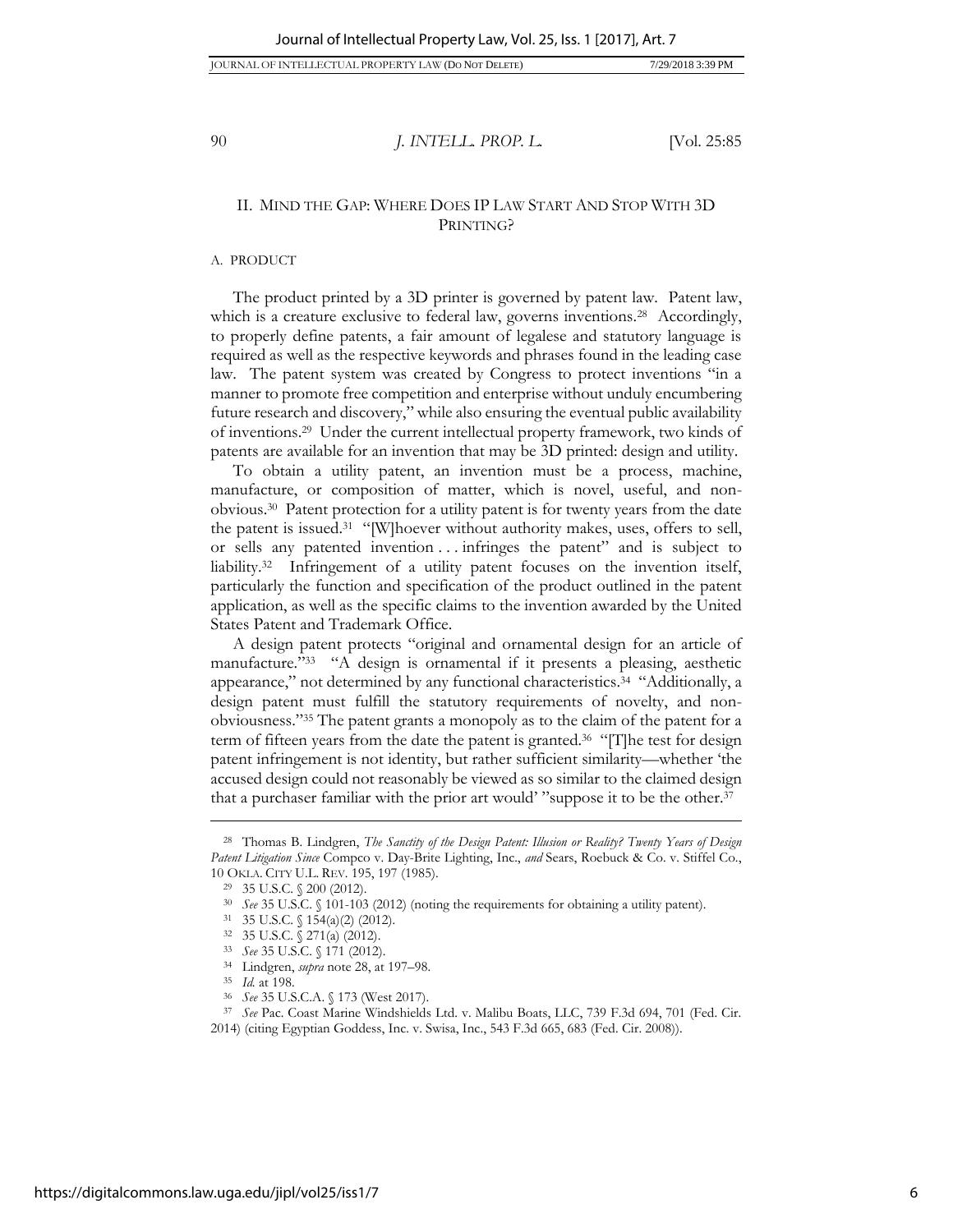#### B. PROCESS

*1. Patent Law.* There is, however, a gap in protection in the blueprint of the 3D-printed product. While protection is available for the product itself under a utility patent, and for the look and feel of the design under a design patent, there is no protection for the underlying function of a digital model of a 3D blueprint in patent law. Any potential protection for this underlying digital file was thwarted under the Supreme Court's recent decision in *Alice Corp. Pty. Ltd. v. CLS Bank International,* in which the court virtually made software patents ineligible as to the statute's patentable subject matter requirement.<sup>38</sup> Under *Alice*, a software patent is deemed an abstract idea, and therefore not patentable, unless it includes an "inventive concept," which requires more than mere implementation on a computer (a non-novel technology).<sup>39</sup> With software being the digital DNA of 3D printed objects, this holding will significantly affect patent-holders' rights moving forward.

*2. Patent Infringement.* Typically, because patent infringement suits can be relatively complex and costly, patent holders will pursue an action against the manufacturer or distributor of the patent being infringed upon, rather than the purchasers of the product themselves.<sup>40</sup> These entities make far better fiscal targets than the resulting end-users of infringing patents.<sup>41</sup> The bank accounts of the manufacturers and distributors are typically more substantial and reliable than those of individual purchasers, as these manufacturers and distributors are often repeat-offenders of patent rights.<sup>42</sup> Further, a patent-holder need only procure an injunction against these select few defendants to cease the extensive patent abuse. However, in the context of 3D printing, an end-user may download a CAD file and never use it, thereby not infringing on the patent. Patent infringement requires the actual use of the article itself, rather than the simple downloading of the 3D blueprint. As such, proving patent infringement would require an implausible amount of expensive discovery to be performed on every individual end-user. Ultimately, this would simply prove to be economically impracticable and even wasteful as these vast discovery costs would dwarf any damages potentially recovered.<sup>43</sup>

Further, a company could not be a direct infringer for the sale of a CAD file to an end-user wishing to print the object at home. While an offer for the sale presents a distinct basis for finding direct infringement, an offer to sell CAD files for a patented product would not be an infringement for the same reasons that a

<sup>38</sup> 134 S. Ct. 2347, 2350 (2014).

<sup>39</sup> *Id.* at 2357.

<sup>40</sup> Robert Maier, *Patents In A 3D World: The Challenge of the Second File-Sharing Revolution*, INTELL. PROP. TODAY (Jan. 6, 2014), https://www.lexology.com/library/document.ashx?g=a058d949-392c-4290-a9a9-34e7e4d6188b.

<sup>41</sup> *Id.* <sup>42</sup> *Id.*

<sup>43</sup> *Id*.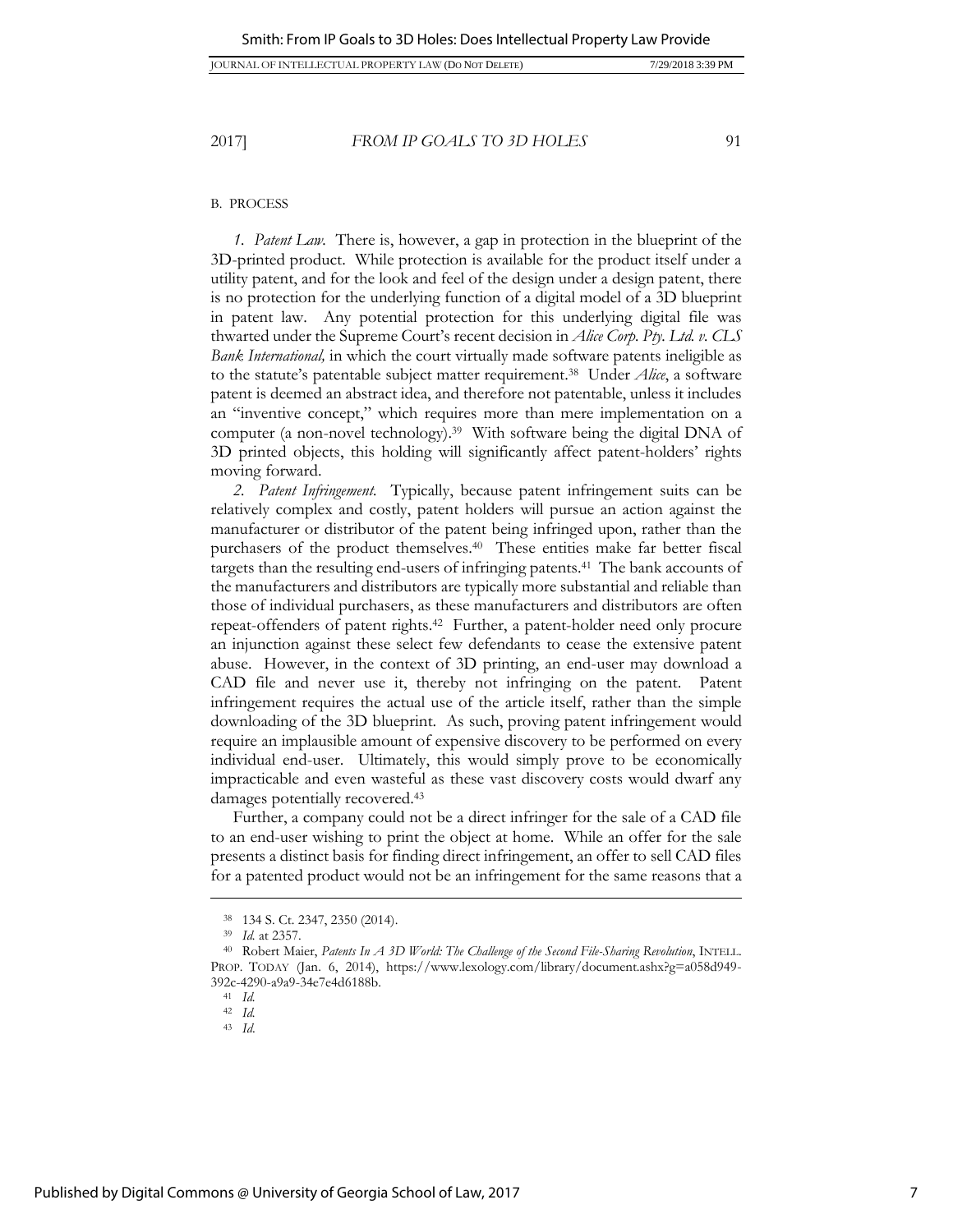<span id="page-8-0"></span>

sale of a CAD file is not an infringement. As explained in *Transocean Offshore Deepwater Drilling, Inc. v. Maersk Contractors USA, Inc.*, "[t]he offer must be for a potentially infringing article," i.e., a tangible object.<sup>44</sup> Under these principles, selling or offering to sell a CAD file of an object cannot be deemed a sale of the patented object itself giving rise to direct infringement liability.<sup>45</sup>

Likewise, secondary theories of patent infringement, such as active inducement and contributory infringement are unlikely to be successful in a 3D printing context. Active inducement, like contributory infringement, requires knowledge that one is infringing or willful blindness to the prospect of infringement occurring.<sup>46</sup> While this form of infringement does not have the strict liability component of direct infringement, it may expand to the more egregious distributors of CAD files in disseminating patent infringing products. However, it will likely be more difficult to encompass end-users who purchase or download the CAD file for infringing products, as consumers are typically less knowledgeable about the law. Further, to prove contributory negligence, assuming that the knowledge requirement has been met, this type of infringement also requires the making, using, or selling of a component of the infringing product, which the Supreme Court does not extend to the software used to enable it.<sup>47</sup>

*3. Evolution of Software Patent Law.* The answer to this quandary may lie in existing case law and the evolution of the Court's stance on the patentable subject matter as we know it today. In the 1970s, the Supreme Court twice addressed whether inventions containing computer software were patentable, both times ruling in the negative. In *Gottschalk v. Benson*, the Court held that a method for converting binary-coded-decimal numerals into pure binary numerals for use with general purpose digital computer of any type could not be a patentable process as the underlying mathematical formulas were "abstract intellectual concepts" and constituted "the basic tools of scientific and technological work." <sup>48</sup> The Supreme Court reiterated this holding in *Parker v. Flook*, on the question of whether a claimed method for updating alarm limits in the catalytic converter process constituted patentable subject matter. <sup>49</sup> The Court held that because a mathematical formula was inherent in the patent's method, it was no less barred as unpatentable subject matter merely because it contained post-solution activity.<sup>50</sup> Specifically, the Court stated that "[w]hile a scientific truth, or the

<sup>44</sup> 617 F.3d 1296, 1300, 1309 (Fed. Cir. 2010)

<sup>45</sup> Daniel Harris Brean, *Asserting Patents to Combat Infringement Via 3d Printing: It's No "Use*,*"* 23 FORDHAM INTELL. PROP. MEDIA & ENT. L.J. 771, 793 (2013).

<sup>46</sup> *See* Glob.-Tech Appliances, Inc. v. SEB S.A., 563 U.S. 754, 759 (2011).

<sup>47</sup> *See* Microsoft Corp. v. AT&T Corp., 550 U.S. 437, 449 (2007) ("Abstract software code is an idea without physical embodiment, and as such, it does not match  $\S 271(f)$ 's categorization: 'components' amenable to 'combination.' " (citing 35 U.S.C.A. § 271)).

<sup>48</sup> 409 U.S. 63, 67 (1972).

<sup>49</sup> 437 U.S. 584 (1978).

<sup>50</sup> *Id.* at 590.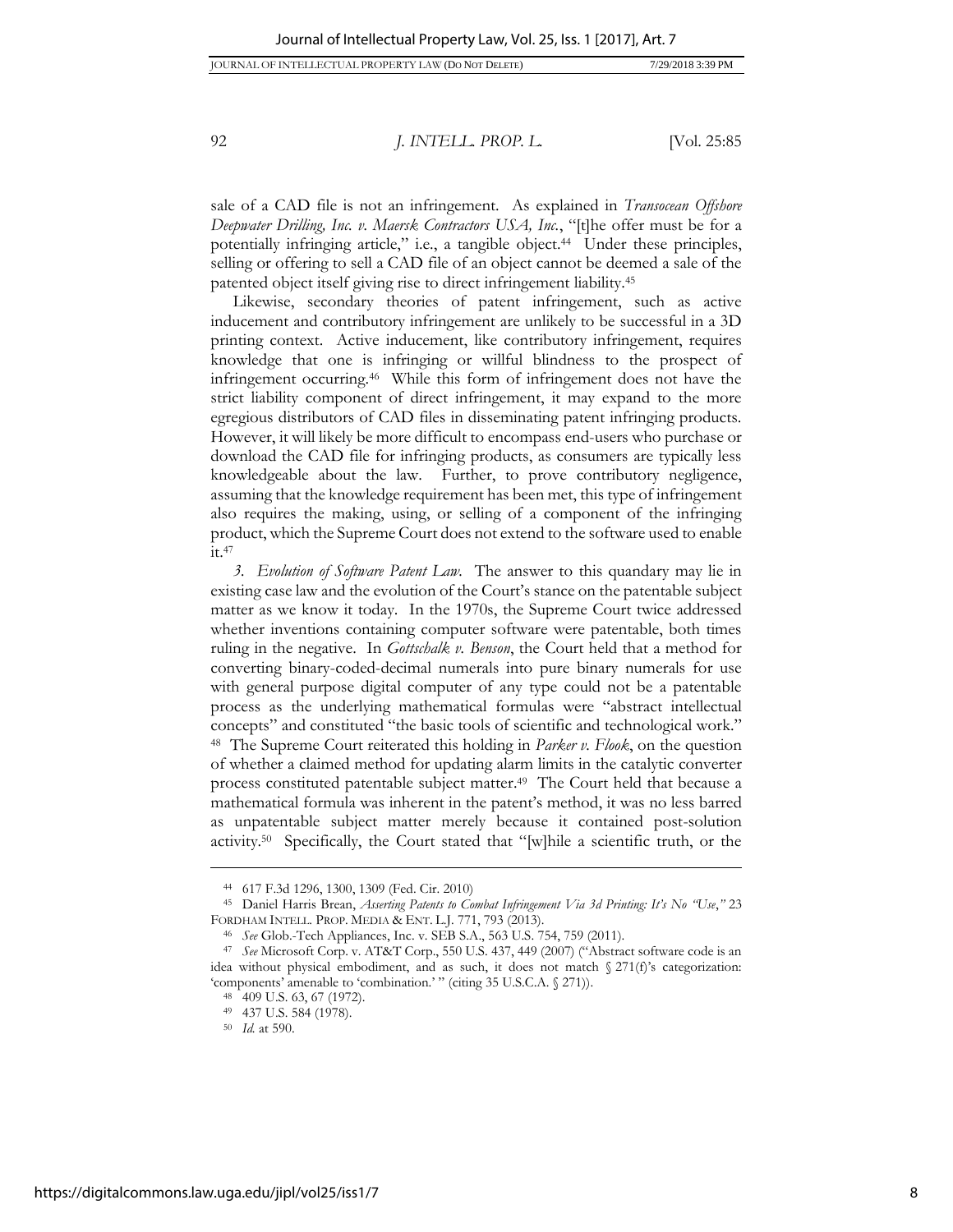mathematical expression of it, is not patentable invention, a novel and useful structure created with the aid of knowledge of scientific truth may be."<sup>51</sup>

The Supreme Court once again addressed software patents in 1981 in *Diamond v. Diehr*. <sup>52</sup> However, interestingly enough, the Court ruled that a process for curing synthetic rubber was patentable even though it contained an underlying mathematical formula.<sup>53</sup> The process in question consisted of constantly measuring the temperature inside a rubber mold and feeding the temperature measurements into a computer, which repeatedly recalculated the cure time by use of the mathematical equation.<sup>54</sup> The computer then signaled a device to open the press at the proper time.<sup>55</sup> The Court reasoned that this case was distinguishable from *Benson* and *Flook* because it was not the mathematical formula being patented, but rather the formula "in conjunction with all of the other steps" of the process.<sup>56</sup> The Court emphasized that an "*application*" of a mathematical formula to an already known process may very well be patentable and deserving of the accompanying protections.<sup>57</sup> However, citing *Benson* and *Flook*, the Court pointed out that an inquiry must always be made as to whether a claim seeks to patent a mathematical formula in the abstract, a principle which should not be "circumvented by attempting to limit the use of the formula to a particular technological environment."<sup>58</sup> Though a core principle of patent law, this statement made in conjunction with the rest of the *Diehr* opinion seemed to confound more than clarify.

Perhaps unsurprisingly, the holding in *Diehr* generated much confusion for the United States Patent and Trademark Office, as well as for lower courts on how to interpret the holding as to future software patent applications and claims, as the majority holding essentially seemed to contradict the core holdings of *Benson* and *Flook*. <sup>59</sup> The lack of clarity as to the future of software patents following the majority's opinion was in fact predicted in Justice Steven's dissent in which he warned that the preceding line of cases did not establish rules enabling a "conscientious" patent attorney to determine which program-related inventions would be patentable.<sup>60</sup> He further expressed concern that the majority's ambiguous focus on the term "algorithm" within the "law of nature"

<sup>51</sup> *Id*. at 591 (quoting Mackay Radio & Tel. Co. v. Radio Corp. of America, 306 U.S. 86, 94 (1939)).

<sup>52</sup> 450 U.S. 175 (1981).

<sup>53</sup> *Id.* at 192-93.

<sup>54</sup> *Id*. at 178.

<sup>55</sup> *Id.* at 179.

<sup>56</sup> *Id.* at 187.

<sup>57</sup> *Id.*

<sup>58</sup> *Id*. at 191.

<sup>59</sup> Daniel A. Tysver, *The History of Software Patents: From* Benson*,* Flook*, and* Diehr*, to* Bilski *and*  Mayo v. Prometheus, BITLAW, http://www.bitlaw.com/software-patent/history.html (last visited Feb. 2, 2016).

<sup>60</sup> *Diamond*, 450 U.S. at 219 (Stevens, J., dissenting).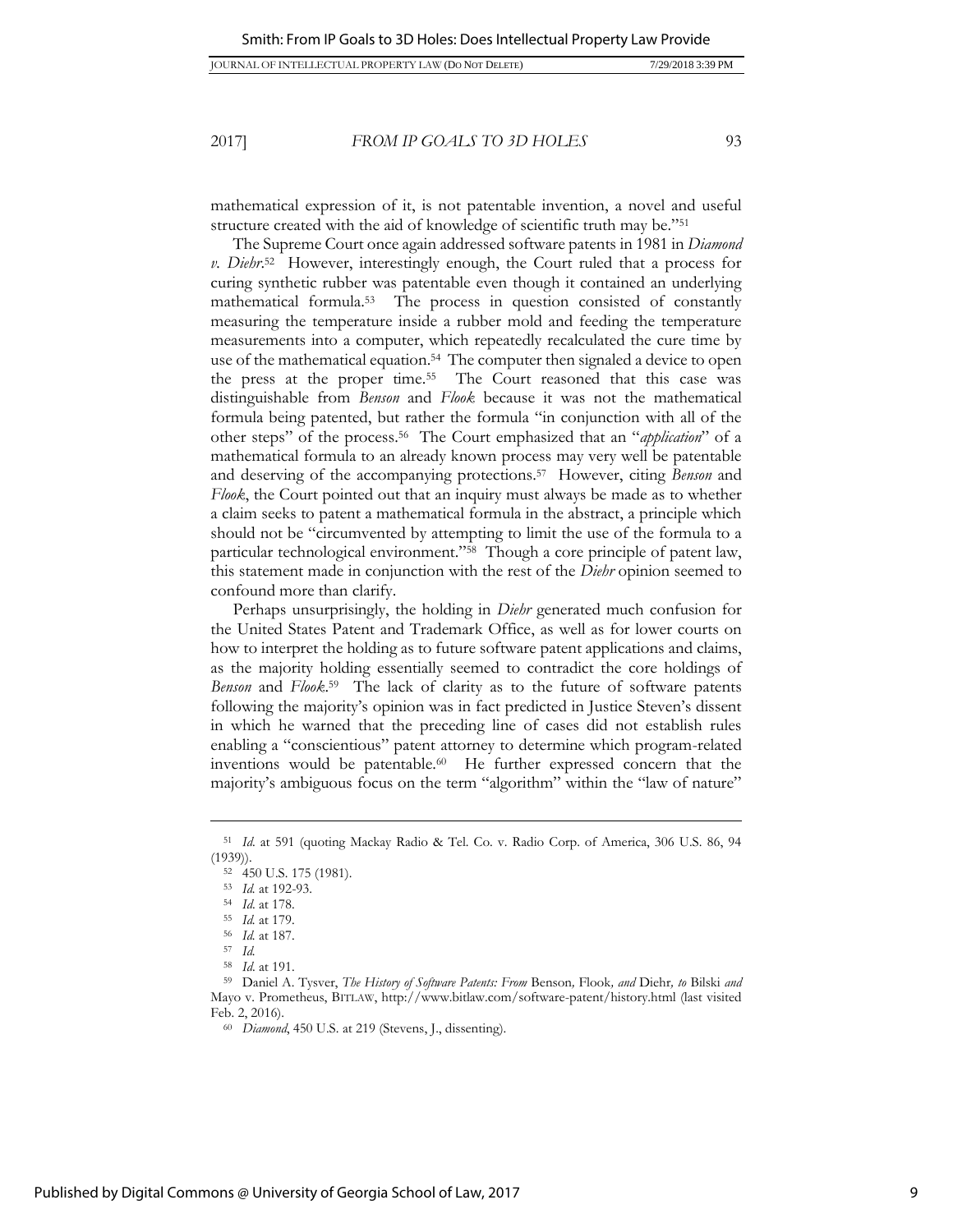as a category of unpatentable subject matter, rather than the terms "mathematical formula" and "computer program" as used in preceding cases, could give rise to "almost any process [being] so described and therefore held unpatentable."<sup>61</sup> As such, it appeared that the only clarity offered by the Court in *Diehr* was that software-related inventions would thereafter be very claim-specific when scrutinized as patentable subject matter.

The Federal Circuit (the highest court for patent matters other than the Supreme Court)<sup>62</sup> sought to clarify the issue of software patentability in 1994 with *In re Lowry*, <sup>63</sup> concerning a patent for a method of organizing stored data in a computer memory.<sup>64</sup> The patent involved creating data models from "attribute data objects" stored in the computer's memory.<sup>65</sup> The claim was originally rejected by the United States Patent and Trademark Office as non-statutory subject matter.<sup>66</sup> The Board of Patent Appeals rejected the examiner's finding,<sup>67</sup> citing *In re Gulack*, <sup>68</sup> in which the Federal Circuit had previously held that "the critical question is whether there exists any new and unobvious functional relationship between the printed matter and the substrate."<sup>69</sup> The Federal Circuit surmised that the issue essentially came down to a matter of "fram[ing]," and determined that the Board incorrectly chose to view the issue as "whether a new, nonobvious functional relationship exist[ed] between the printed matter (data structure . . . ) and the substrate (memory)."70 In reversing the Board's holding71 distinguishing Lowry's patents from the "printed matter" exception,<sup>72</sup> the Court held that, unlike the current patent claim, printed matter cases "dealt with claims defining as the invention certain novel arrangements of printed lines or characters, useful and intelligible only to the human mind."<sup>73</sup> The Court further stated that printed matter cases have no relevance where "the invention as defined by the claims *requires* that the information be processed not by the mind but by a machine, the computer."<sup>74</sup> Therefore, when the patent concerns data structures within a memory that requires processing by a machine, rather than the human mind, the claim might be considered patentable subject matter.<sup>75</sup>

 $\overline{a}$ 

<sup>63</sup> 32 F.3d 1579 (Fed. Cir. 1994).

- 
- <sup>66</sup> *Id.* at 1580, 1582.
- <sup>67</sup> *Id.*
- <sup>68</sup> 703 F.2d 1381 (Fed. Cir. 1983).
- <sup>69</sup> *Lowry*, 32 F.3d at 1582 (citing *Gulack*, 703 F.2d at 1386).
- <sup>70</sup> *Id*.

<sup>72</sup> *Id*. at 1583.

<sup>74</sup> *Id*.

<sup>61</sup> *Id.*

<sup>62</sup> *See* 28 U.S.C. § 1295 (2012).

<sup>64</sup> *Id.* at 1580. <sup>65</sup> *Id*.

<sup>71</sup> *Id.* at 1585.

<sup>73</sup> *Id*. (quoting *In re* Bernhart, 417 F.2d 1395, 1399 (CCPA 1969)).

<sup>75</sup> *See id*.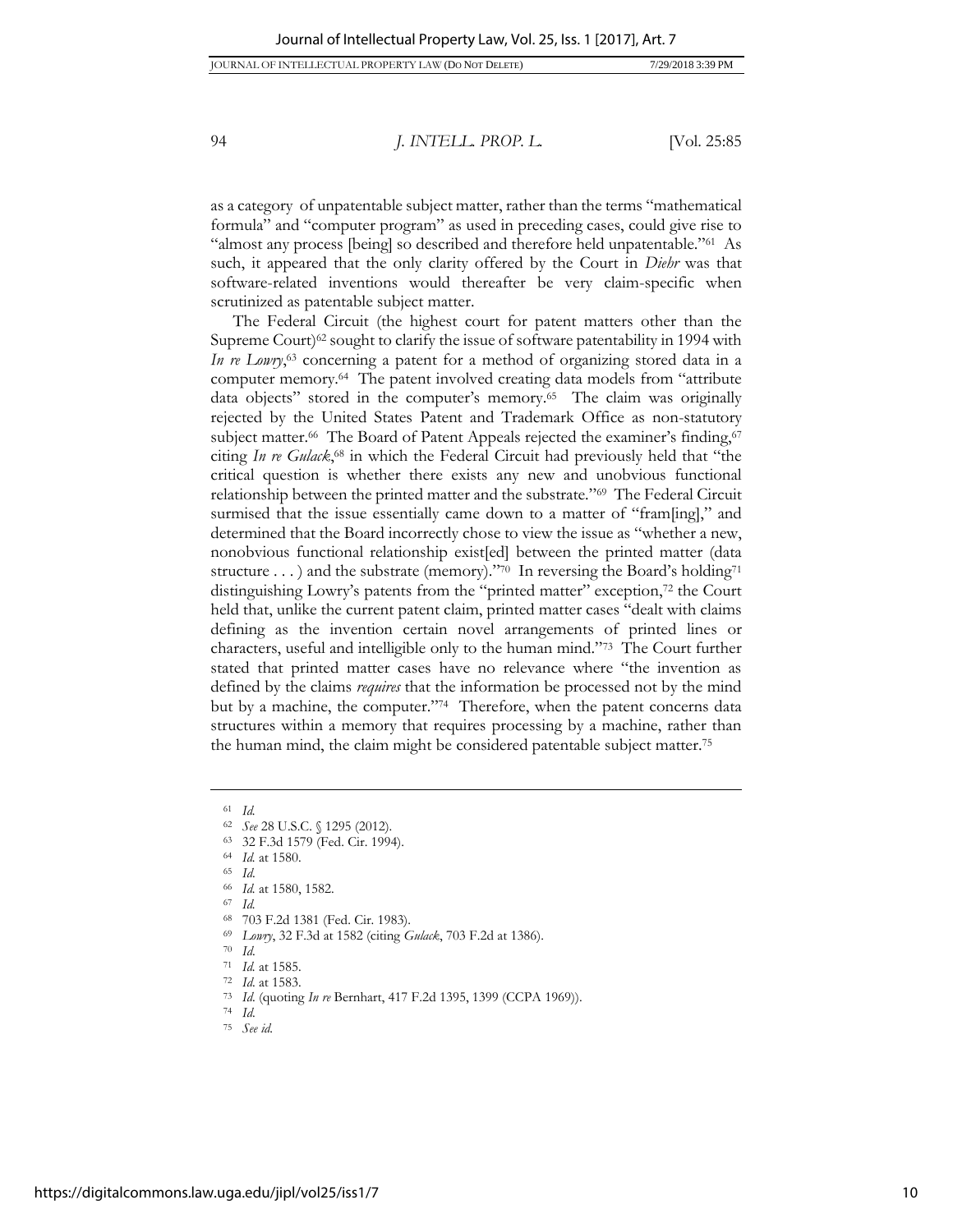The Federal Circuit further clarified the patentability of computer software in its decision in *State Street Bank & Trust Co. v. Signature Financial Group Inc.*. <sup>76</sup> The patent at issue involved a processing system, identified by the trademarked name "Hub and Spoke," which supported a structure "whereby mutual funds (Spokes) pool their assets in an investment portfolio (Hub) organized as a partnership."<sup>77</sup> Essentially, the structure allowed for partnership tax advantages to mutual fund administrators while likewise providing them with comparable economies of scale.<sup>78</sup> Importantly for IP purposes, however, through Hub and Spoke's functionality, dollar amounts were filtered through a series of calculations and a final share price resulted. The Court found this to be "a practical application of a mathematical algorithm, formula, or calculation, because it produces a useful, concrete and tangible result."<sup>79</sup> In recognition of *Diehr*, the Court noted that an invention capable of manipulating numbers would not necessarily be nonstatutory subject matter unless "useful, concrete and tangible result[s]" were simply not achieved.<sup>80</sup> This particular invention did achieve a result of the sort and therefore was patentable.

In the case of *In re Comiskey*, <sup>81</sup> the Federal Circuit reviewed a patent claiming a "method and system for mandatory arbitration involving legal documents."<sup>82</sup> Due to lack of judicial clarity and direction from previous opinions from both the Federal Circuit and the Supreme Court, the PTO pressed the Federal Circuit to consider and determine *Comiskey* on the Section 101 issue because "the Office needed guidance in this area."<sup>83</sup> As to the actual invention itself, the USPTO further argued that the subject matter at issue, a rather basic six-step method for determining when and how arbitrations should be held, was merely an abstract idea wholly disconnected from a machine and unable to transform "materials to a different state or thing."<sup>84</sup> The Court was forced to reiterate one of the most traditional yet elementary patent law concepts that "the application of human intelligence to the solution of practical problems is not in and of itself patentable."<sup>85</sup> Perhaps due to the previous lack of judicial guidance, the Court even reminded that the original standard of the Patent Act of 1793 was still "essentially" in effect: "[A]ny new and useful art, machine, manufacture, or composition of matter, or any new or useful improvement [thereof] . . . ."<sup>86</sup> The

<sup>76</sup> *See* 149 F.3d 1368, 1370 (Fed. Cir. 1998), abrogated by *In re* Bilski, 545 F.3d 943 (Fed. Cir. 2008).

<sup>77</sup> *Id.* at 1370.

<sup>78</sup> *Id.*

<sup>79</sup> *Id.* at 1373 (quoting *In re Alappat*, 33 F.3d 1526, 1544 (Fed. Cir. 1994)).

<sup>80</sup> *Id*. at 1374.

<sup>81</sup> 554 F.3d 967 (Fed. Cir. 2009).

<sup>82</sup> *Id.* at 970.

<sup>83</sup> *Id.* at 973 (citing Appellate Brief at 15).

<sup>84</sup> *Id.* (citing Appellate Brief at 12).

<sup>85</sup> *Id.* at 980.

<sup>86</sup> *Id*. at 977.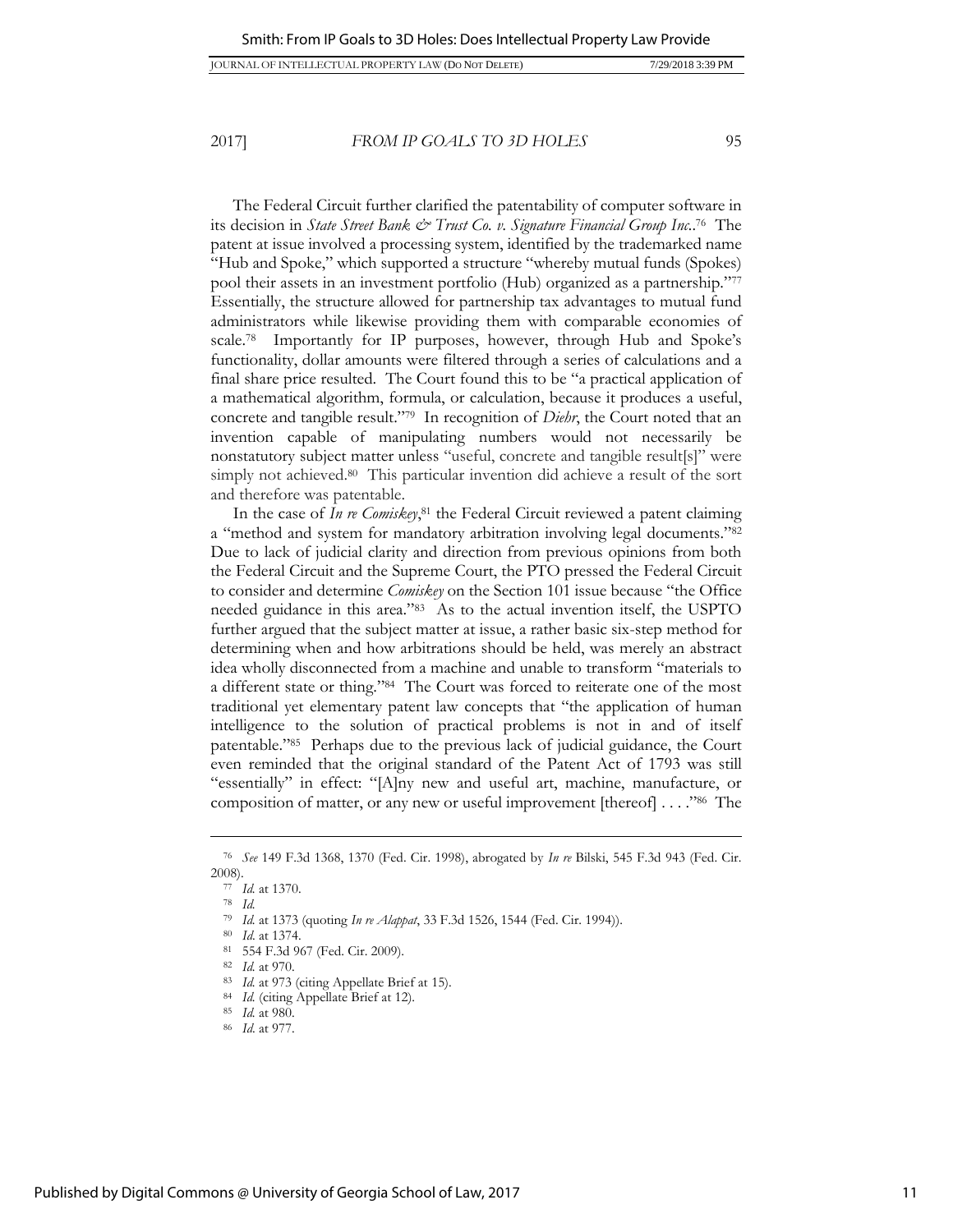Court concluded that some of the claims failed to meet this standard.<sup>87</sup> Accordingly, the court remanded to the Patent and Trademark Office to review the remaining claims that described the same process but further included some type of physical device.<sup>88</sup>

A year later, the Supreme Court affirmed the Federal Circuit's ruling in *Bilski v. Kappos*, <sup>89</sup> where the Court had held unpatentable an invention that assisted in hedging risk against market fluctuation.<sup>90</sup> In the prior case of *In re Bilski*, <sup>91</sup> the Federal Circuit reasoned that the patent did not meet the standards set forth in the machine-or-transformation test, which requires that a process is patent eligible if: "(1) it is tied to a particular machine or apparatus, or (2) it transforms a particular article into a different state or thing."<sup>92</sup> However, though the Supreme Court concurred with the Federal Circuit's ultimate holding as to patentability, the Court rejected the Federal Circuit's conclusion that the machine-or-transformation test was the sole test for determining patentable subject matter eligibility.<sup>93</sup> The Court ultimately rejected the patent in *Bilski* on the grounds that, like *Benson* and *Flook*, it similarly attempted to receive a patent for an abstract idea.<sup>94</sup> Nonetheless, as predominantly adjudged in the patent law community, *Bilski* was considered unhelpful as to determining the boundaries of method claims.<sup>95</sup>

In 2011, the Federal Circuit held in *CyberSource Corp. v. Retail Decisions, Inc.*<sup>96</sup> that a credit card internet fraud detection system was unpatentable subject matter.<sup>97</sup> Specifically, the patent recognized the prior art of traditional credit card fraud detection systems, but said that this new system went a step further by detecting IP addresses in internet transactions.<sup>98</sup> Unconvinced, the Court pointed out the logical inference that when the Supreme Court ruled that the machine-or-transformation test was not the sole test for determining whether a process was patent-eligible, the Federal Circuit was then given the opportunity to incorporate other potential tests and criteria it found appropriate.<sup>99</sup> The Federal Circuit first determined that the patent did not meet the machine-ortransformation test anyway. However, in perhaps a small effort to test out the

<sup>90</sup> *Id.*

 $\overline{a}$ 

<sup>99</sup> *Id.*

<sup>87</sup> *Id*. at 981.

<sup>88</sup> *Id*.

<sup>89</sup> 561 U.S. 593 (2010).

<sup>91</sup> 545 F.3d 943 (Fed. Cir. 2008), *aff'd but criticized sub nom.* Bilski v. Kappos, 561 U.S. 593 (2010).

<sup>92</sup> *Bilski*, 545 F.3d at 954.

<sup>93</sup> 561 U.S. at 594.

<sup>94</sup> 561 U.S. at 595.

<sup>95</sup> Ryan Steidl, Comment, *Application of Functional Claiming Limitations: The Practical Effects on Software-Related Patents*, 10 J. BUS. & TECH. L. 157, 165 (2015).

<sup>96</sup> 654 F.3d 1366 (Fed. Cir. 2011).

<sup>97</sup> *Id.* at 1367.

<sup>98</sup> *Id.* at 1370 (citing 561 U.S. at 613).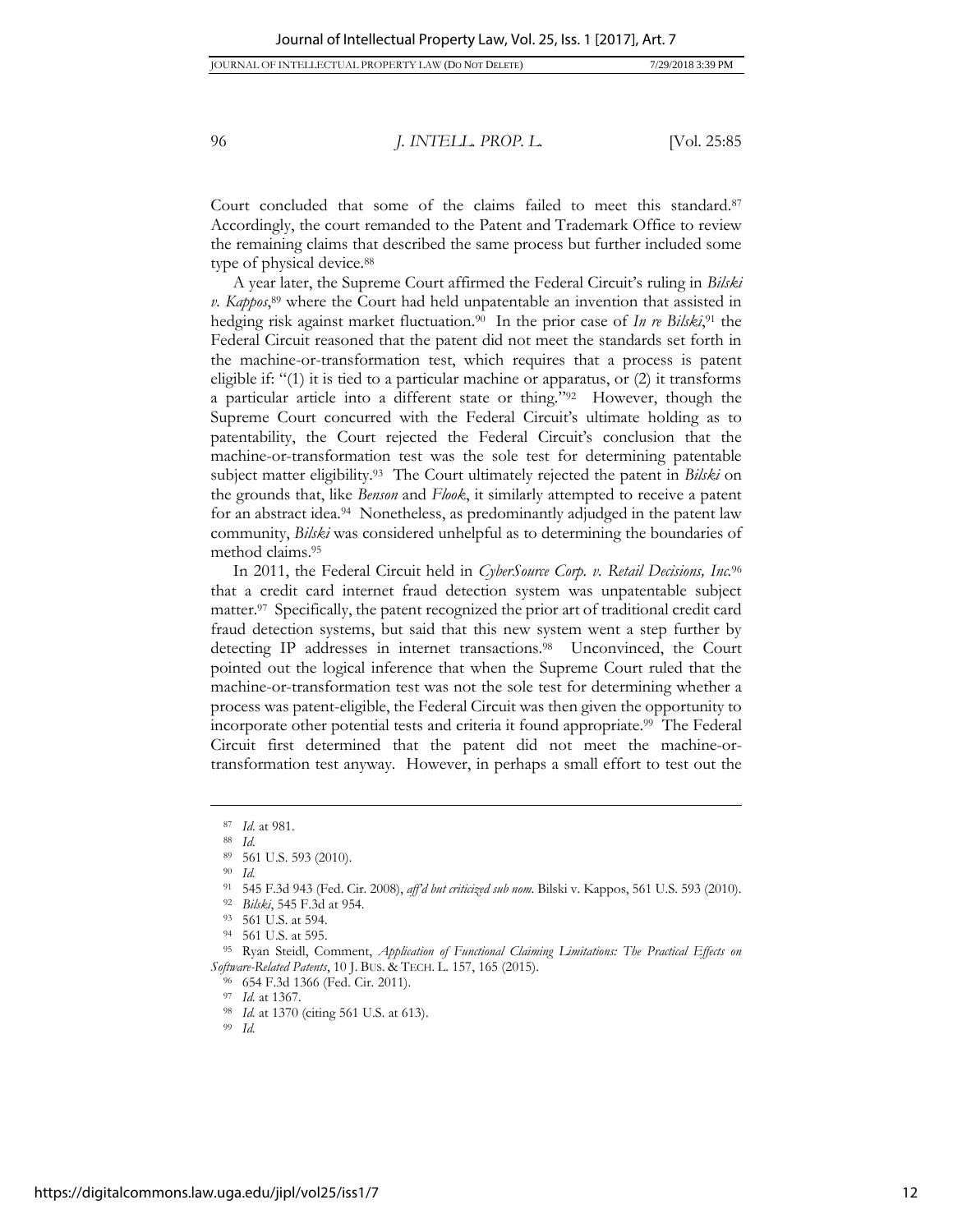new freedom gifted it by the Supreme Court, the Federal Circuit further determined that the patent was "drawn to an unpatentable mental process"; something the Federal Circuit deemed to be a "subcategory [sic] of unpatentable abstract ideas."<sup>100</sup> As to the remaining claims involving a computer-readable medium, the Court deemed them failed as well, noting that "the machine 'must play a significant part in permitting the claimed method to be performed,' " which means more than just the incidental use of a computer by a process that may purely be performed through mental steps.<sup>101</sup>

The next significant step in the Supreme Court's attempt to clarify a determination of patent-eligible subject matter came the next year in *Mayo Collaborative Services v. Prometheus Laboratories, Inc*.. <sup>102</sup> The patent at issue concerned a process created to determine the rate at which different patients metabolized thiopurine drugs to better treat autoimmune diseases.<sup>103</sup> Each claim recited (1) an administering step (which instructed the doctor to administer the drug), (2) a determining step (which instructed the doctor to measure the metabolite levels in the patient's blood), and (3) a wherein step (which would describe the concentrations of metabolite levels in the patient's blood and inform the doctor of the dosage most effective for the patient, based on the data).<sup>104</sup> In a unanimous decision, the Court held that methods for making such determinations were already known and well-practiced in the field of medicine, and the activity involved in the process did not transform the laws of nature involved into a patent-eligible application.<sup>105</sup>

The Court relied on its holding in *Flook*, emphasizing the importance of analyzing which steps of a claim are obvious and known in the art, as well as determining if the steps combined to transform the process into an inventive application.<sup>106</sup> The Court ultimately held that similar to the patent in *Flook*, the process's additional steps in no way limited the claim to a singular application. Since the chemical processes were already well-known and used in the medical field, the Court reasoned that, if the formula were removed, no "inventive concept" would remain.<sup>107</sup> The Court appeared to create a two-part test, emphasizing that one must first look to whether the patent claims involved speak to a patentable-eligible concept, followed by an analysis of whether the claims involved add an 'inventive concept':

<sup>100</sup> *Id*. at 1371.

<sup>101</sup> *Id.* at 1375 (quoting SiRF Tech., Inc. Int'l Trade Comm'n, 601 F.3d 1319, 1333 (Fed. Cir. 2010)).

<sup>102</sup> 566 U.S. 66 (2012).

<sup>103</sup> *Id.* <sup>104</sup> *Id*. at 1290-91.

<sup>105</sup> *Id.* at 1291.

<sup>106</sup> *Id.* 

<sup>107</sup> *Id*. at 1292.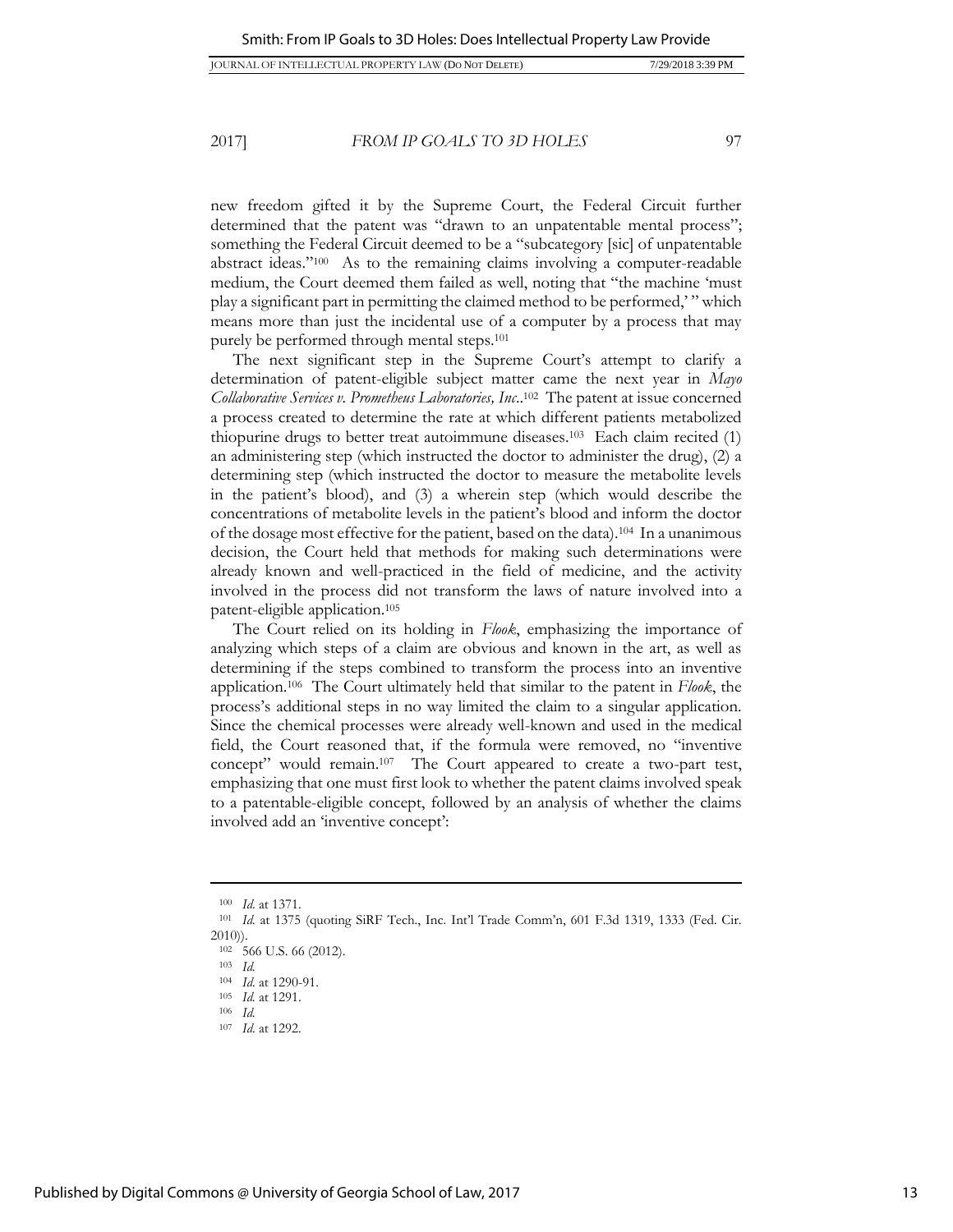These statements reflect the fact that, even though rewarding with patents those who discover new laws of nature and the like might well encourage their discovery, those laws and principles, considered generally, are "the basic tools of scientific and technological work." (citation omitted) And so there is a danger that the grant of patents that tie up their use will inhibit future innovation premised upon them, a danger that becomes acute when a patented process amounts to no more than an instruction to apply the natural law, or otherwise forecloses more future invention than the underlying discovery could reasonably justify.<sup>108</sup>

Following this ruling, though the Court relied heavily on *Flook*, it was unclear if the two-part test created in *Mayo* applied to more than just processes involving laws of nature. After this holding, the Patent and Trademark Office subsequently developed its own test for determining subject eligibility for methods that applied natural laws, yet computer programs were excluded from the analysis.<sup>109</sup>

The Court most recently attempted to clarify this issue in *Alice Corp. Proprietary* Ltd. v. CLS Bank International.<sup>110</sup> The *Alice* patents involved a method for mitigating "settlement risk," in financial exchanges via software.<sup>111</sup> Specifically, the patents claimed: "(1) a method for exchanging financial obligations, (2) a computer system configured to carry out the method for exchanging obligations, and (3) a computer-readable medium containing program code for performing the method of exchanging obligations."<sup>112</sup> Explicitly adopting *Mayo*'s two-part test, the Court first rejected the claims as abstract, patent-ineligible concepts.<sup>113</sup> Comparing the patent to the risk-hedging claims at issue in *Bilski*, the Court held that "intermediated settlement is [also] 'a fundamental economic practice long

<sup>108</sup> *Id.* at 1301–02 (quoting *Benson*, 409 U.S. at 67; Mark A. Lemley, Michael Risch, Ted Sichelman & R. Polk Wagner, *Life After* Bilski, 63 STAN. L. REV. 1315 (2011) ("[A]rguing that § 101 reflects this kind of concern."); CHRISTINA BOHANNAN & HERBERT HOVENKAMP, CREATION WITHOUT RESTRAINT: PROMOTING LIBERTY AND RIVALRY IN INNOVATION 112 (2012) (" 'One problem with [process] patents is that the more abstractly their claims are stated, the more difficult it is to determine precisely what they cover. They risk being applied to a wide range of situations that were not anticipated by the patentee.' "); WILLIAM LANDES & RICHARD A. POSNER, THE ECONOMIC STRUCTURE OF INTELLECTUAL PROPERTY LAW 305–06 (2003) ("The exclusion from patent law of basic truths reflects 'both . . . the enormous potential for rent seeking that would be created if property rights could be obtained in them and . . . the enormous transaction costs that would be imposed on would-be users [of those truths].' ")).

<sup>109</sup> Kelly Fermoyle, *Adapting Alice: How to Formulate A Repeatable Test Based on* Alice v. CLS Bank, 6 CYBARIS®, AN INTELL. PROP. L. REV. 201, 215–16 (2015) (citing MPEP § 2106.01 (8th ed. Rev. 9 Aug. 2012)).

<sup>110</sup> 134 S. Ct. 2347 (2014).

<sup>111</sup> *Id.* at 2349.

<sup>112</sup> *Id*.

<sup>113</sup> *Id*. at 2350.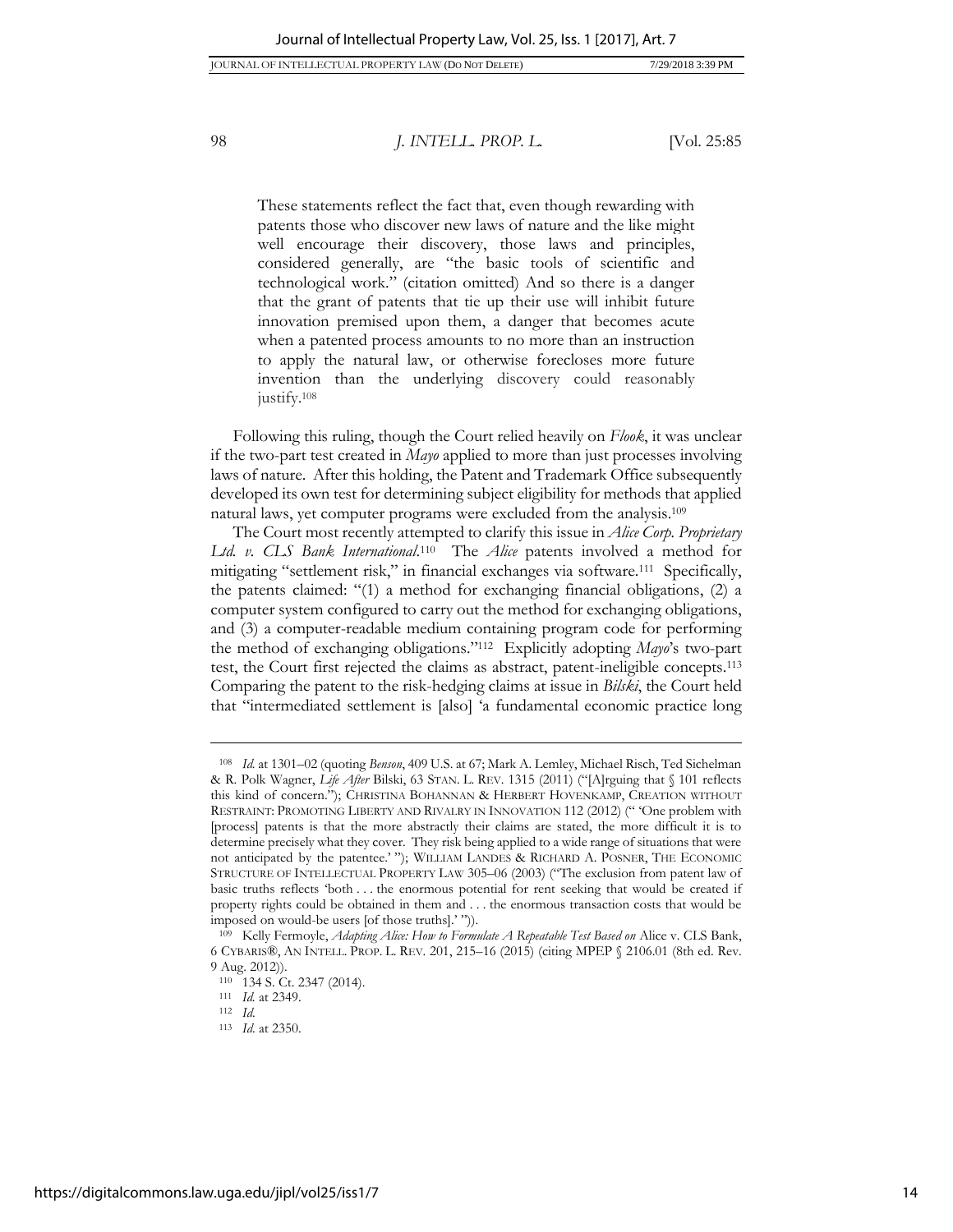prevalent in our system of commerce' . . . ."<sup>114</sup> Further, the Court held that the third-party intermediary had long been accepted as a "building block of the modern economy."<sup>115</sup>

The Court declined to go further in clearly defining what qualifies as an "abstract idea," merely stating that risk hedging is one.<sup>116</sup> After including the issue of abstractness as part of the two-part test established in *Mayo*, many hoped the Court would clarify the point in *Alice*. Rather, the Court simply reverted to its habit of judging patents on a case-by-case basis rather than providing a broad guidepost for future patent-seekers.<sup>117</sup> Nonetheless, in this unanimous opinion, the Court strongly reiterated their concern for patents "tying up" underlying abstract ideas,<sup>118</sup> while also acknowledging that, on some level, " 'all inventions . . . embody, use, reflect, rest upon, or apply laws of nature, natural phenomena, [and] abstract ideas.' "<sup>119</sup> Therefore, the Court concluded that it must "tread carefully in construing this exclusionary principle lest it swallow all of patent law,"<sup>120</sup> and consider "application[s] of such [abstract] concepts to a new and useful end" patent eligible.<sup>121</sup>

The Court then approached the second step of the test outlined in *Mayo*: a consideration of the "elements of each claim both individually and as 'an ordered combination' to determine whether the additional elements 'transform the nature of the claim' into a patent-eligible application."<sup>122</sup> This is commonly known as the "inventive concept," and the Court's explanation thereof is helpful: "an element or combination of elements that is 'sufficient to ensure that the patent in practice amounts to significantly more than a patent upon the [ineligible concept] itself.' " <sup>123</sup> In other words, do the elements of the claims combined create something patentable? In analyzing the steps as a whole, the Court rather decisively concluded that the computer components, " 'ad[d] nothing . . . that is not already present when the steps are considered separately' " <sup>124</sup> and "simply recite the concept of intermediated settlement as performed by a generic computer."<sup>125</sup> The Court emphasized that the steps did nothing to add to the function of the computer itself or improve any field of technology.<sup>126</sup> Rather, the

<sup>114</sup> *Id*. at 2356 (quoting *Bilski*, 130 S. Ct. at 3231).

<sup>115</sup> *Id*. at 2356.

<sup>116</sup> *Id*. at 2357.

<sup>117</sup> David J. Ball & Douglas F. Stewart, *Software Patents Survive Supreme Court's Alice Decision, but Questions Linger*, 21 WESTLAW J. INTELL. PROP. 2, 3 (2014).

<sup>118</sup> *Alice*, 134 S. Ct. at 2354.

<sup>119</sup> *Id.* (quoting *Mayo*, 132 S. Ct. at 1293).

<sup>120</sup> *Id.*

<sup>121</sup> *Id*. (quoting *Benson*, 409 U.S. at 67).

<sup>122</sup> *Id*. at 2355 (quoting *Mayo* 132 S. Ct. at 1298).

<sup>123</sup> *Id.* (quoting *Mayo* 132 S. Ct. at 1294).

<sup>124</sup> *Id.* at 2351 (quoting *Mayo* 132 S. Ct. at 1298).

<sup>125</sup> *Id*.

<sup>126</sup> *Id*.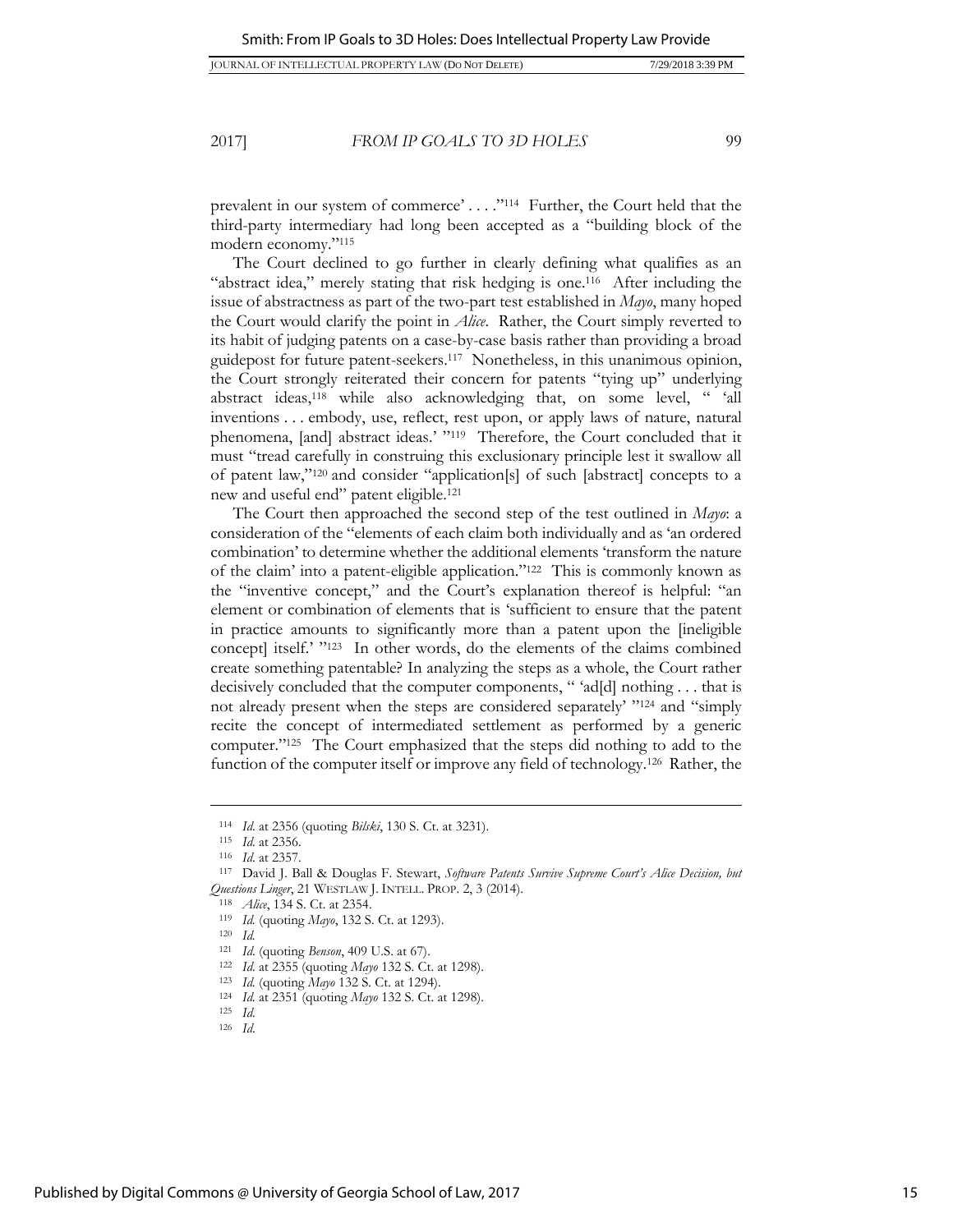Court determined that the "instruction to apply the abstract idea of intermediated settlement using some unspecified, generic computer is not '*enough'* to transform the abstract idea into a patent-eligible invention."<sup>127</sup> This is a remarkable stance taken by the Court, if only for the fact that *Alice*, decided in 2014, is now the leading case in the area of software and patents and is poised on the periphery of the all but certain 3D printing revolution.

After the decision of the Court in *Mayo* and *Alice*, it appears evident there can be no patent protection for the underlying CAD file for a 3D printer. However, one exception discussed above was where a patent claim is drafted to the underlying computer readable medium as in *In re Beauregard*. <sup>128</sup> Though, as previously discussed, *Cybersource* added significant limitations to the Beauregard claim, which could limit the patent of any CAD file given that it is merely a vehicle for the underlying invention.<sup>129</sup> Therefore, unless the Supreme Court somehow dovetails from this line of decisions culminating in *Alice*, there appears no way for the underlying CAD file to receive patent protection. "Absent a newly invented CAD file format or printing method to accompany a newly created digital product, there can be no meaningful patent protection secured for a CAD file to help combat 3D printing infringement."<sup>130</sup> Though there may be protections for the CAD file under copyright law, it too presents its own limitations.

*4. Copyright Law.* Copyright protection is available under the broad category of "pictorial, graphic, and sculptural works."<sup>131</sup> The reach of copyright protection is quite broad, and many of the copyright statute's definitional terms are remarkably close to what a 3D printer does, uses and produces. As the statute explains, PGS works include "two-dimensional and *three-dimensional* works of . . . art . . . and art reproductions . . . diagrams, models, and technical drawings."<sup>132</sup> A 3D printer is capable of producing or taking its instructions from each of these items ("technical drawings").

Such works shall include works of artistic craftsmanship insofar as their *form* but not their mechanical or utilitarian aspects are concerned; the design of a useful article, as defined in this section, shall be considered a pictorial, graphic, or sculptural work only if, and only to the extent that, such design incorporates pictorial, graphic, or sculptural features that can be identified separately from, and are capable of existing independently of, the utilitarian aspects of the article.<sup>133</sup>

The CAD file or blueprint of the 3D printed product would fall under this category. Further, the 3D-printed product may have copyright protection as a

<sup>127</sup> *Id*.

<sup>128</sup> 53 F.3d 1583 (Fed. Cir. 1995)

<sup>129</sup> Brean, *supra* note [45,](#page-8-0) at 806.

<sup>130</sup> *Id.* at 807.

<sup>131 17</sup> U.S.C. § 102 (2012).

<sup>132</sup> 17 U.S.C. § 101 (2012) (emphasis added).

<sup>133</sup> *Id*. (emphasis added).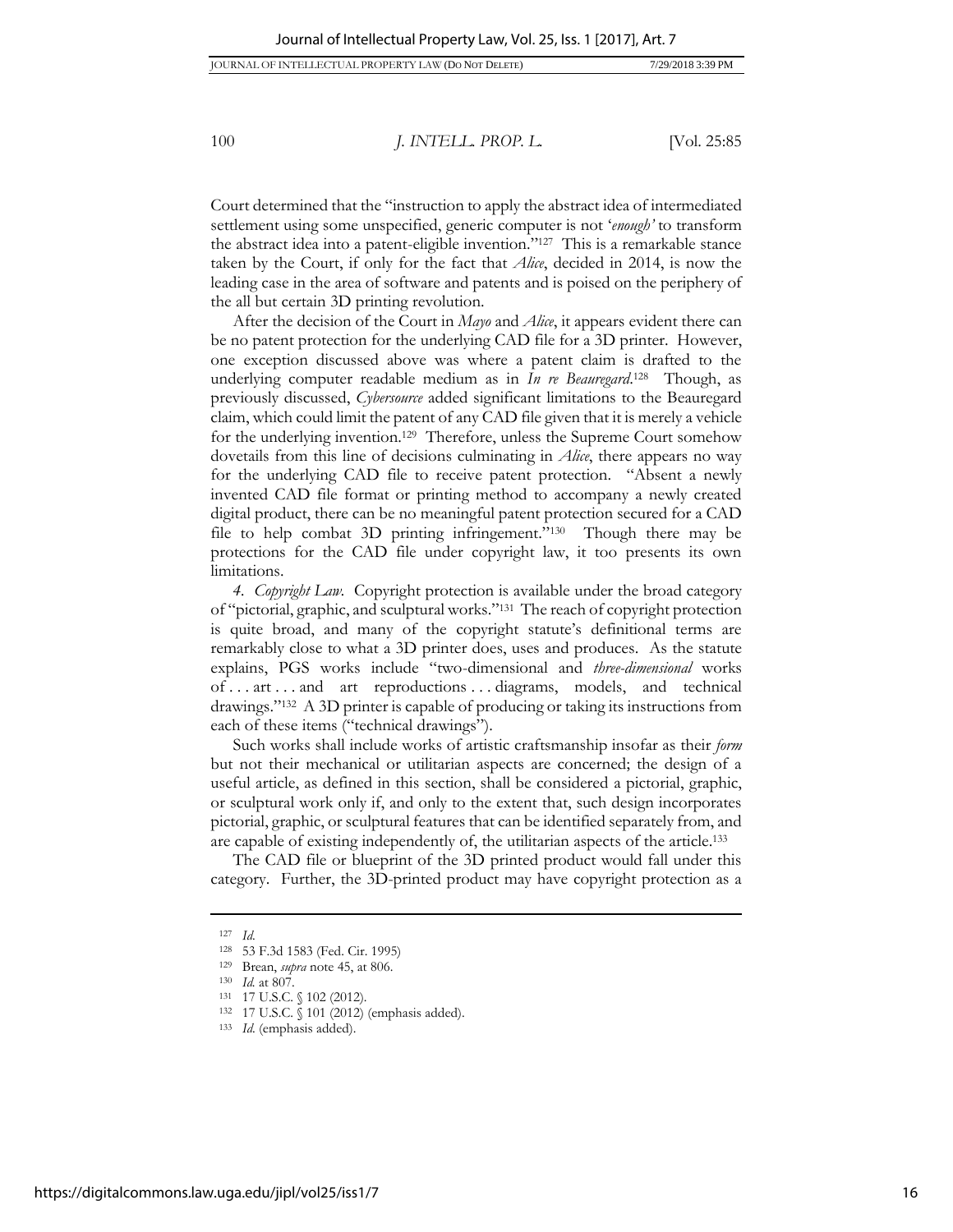sculptural work or as a "useful article," meaning "an article having an intrinsic utilitarian function that is not merely to portray the appearance of the article or to convey information."<sup>134</sup>

Nonetheless, copyright law is not without its limitations and is in some ways less powerful than patent law.<sup>135</sup> For example, while patent law protects against independent creation and reverse engineering, copyright law does not.<sup>136</sup> If one were to independently generate a blueprint for an item, there could be no copyright liability for creating that blueprint, even if it can effectively be used to print the same object. Additionally, there could be a fair-use argument in using the blueprint to make a product, which is not available under patent law.<sup>137</sup> Further still, if an end user performs a 3D scan of a patented article and creates a new digital blueprint file through that scanning process, the end user would be the creator of that file. Therefore, that person could presumably disseminate it without concern for any copyrights held by the original designer and manufacturer of the scanned article. Lastly, although copyright might protect the transferring and copying of the blueprint files, it is not sufficient to restrict the ultimate printing of the articles themselves. And, of course, copyright holders have faced difficult challenges in enforcing copyrights in the music and media context, and these same challenges would apply in this context.

Copyright is further limited due to matters of originality.<sup>138</sup> A basic principle of copyright law is that for a work to be copyrightable, it must be original. As the Supreme Court stated in *Feist Publications, Inc. v. Rural Telephone Service Co., Inc.*, "the requisite level of creativity is extremely low; even a slight amount will suffice . . . no matter how crude, humble or obvious."<sup>139</sup> As mentioned earlier, devices with which one can scan a 3D-printed item to replicate objects currently exist and will soon be mass-marketed. However, under current law, this digital scan may not be copyrightable due to lack of originality. No originality is involved in the scan, and the person scanning the 3D object contributes nothing to the original digital model, unlike a photograph that incorporates the perspective of the photographer.

For example, in *Meshwerks, Inc. v. Toyota Motor Sales U.S.A., Inc.,* Toyota hired Meshwerks to create digital models of its vehicles so that Toyota could essentially alter the images of its vehicles digitally rather than conduct a new photoshoot every time the company made a slight change to one of the vehicle models. <sup>140</sup> Meshwerks's modeling software produced digital imaging of the vehicles,

 $\overline{a}$ 

<sup>139</sup> 499 U.S. 340 (1991).

<sup>134</sup> 17 U.S.C. § 101 (2012).

<sup>135</sup> Brean, *supra note* [45](#page-8-0) at 808.

<sup>136</sup> *Id*. <sup>137</sup> *Id*.

<sup>138</sup> Deven R. Desai & Gerard N. Magliocca, *Patents, Meet Napster: 3D Printing and the Digitization of Things*, 102 GEO. L.J. 1691, 1706 (2014).

<sup>140</sup> 528 F.3d 1258, 1260 (10th Cir. 2008).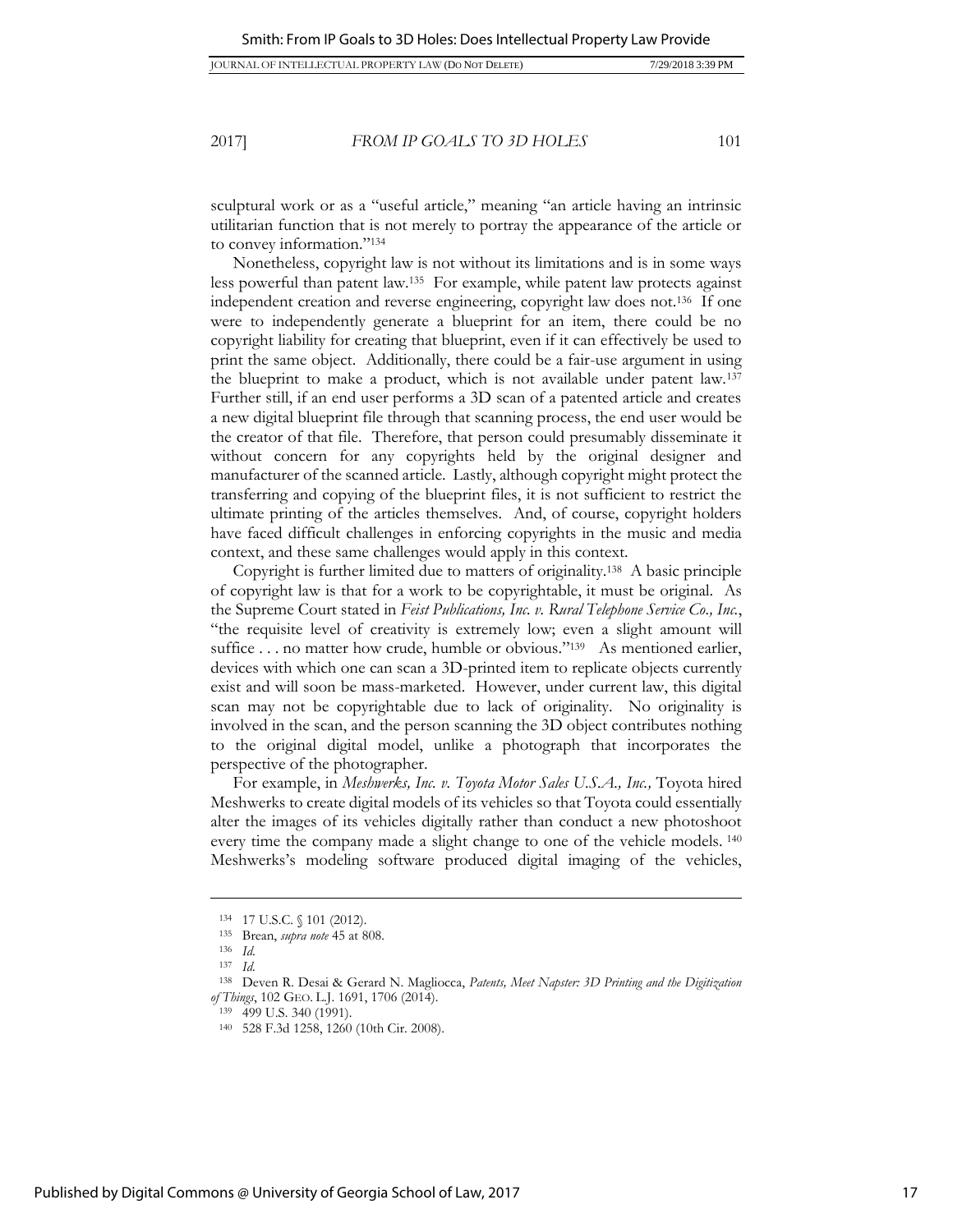JOURNAL OF INTELLECTUAL PROPERTY LAW (DO NOT DELETE) 7/29/2018 3:39 PM

102 *J. INTELL. PROP. L.* [Vol. 2[5:85](#page-1-0)

resembling a "wire-frame model"<sup>141</sup> based on the vehicles' data points (measurements). The details could then be digitally altered later. The dispute arose when Toyota used the digital images to create multiple advertisements, which Meshwerks argued were intended for one-time use only, thereby violating Meshwerks's copyright images of the digital models.<sup>142</sup> The Tenth Circuit Court of Appeals concluded that the Meshwerks models depicted the Toyota car exactly as the car is, without adding any personal expression to the model that a photographer might add, such as lighting, shading, and angle.<sup>143</sup> The court further stated that, though the copy Meshwerks created was unusual, "[t]he fact that a work in one medium has been copied from a work in another medium does not render it any the less a 'copy.' " <sup>144</sup> However, the court also emphasized that digital modeling can be used to create "copyrightable expressions," under the same principles that photographs may be.<sup>145</sup> While CAD files are similar to more architectural works, they could be construed as factual depictions of the actual 3D-printed product, without an express statement from the legislature on the issue.<sup>146</sup>

Another issue surrounding the copyrightable claim to a CAD file lies in the merger doctrine. As the United States Court of Appeals for the Ninth Circuit explained in *Herbert Rosenthal Jewelry Corp. v. Kalpakian*, the merger doctrine occurs "when the 'idea' and 'expression' of a copyright are thus inseparable." <sup>147</sup> When this occurs, "copying the 'expression' will not be barred since protecting the 'expression' in such circumstances would confer a monopoly of the 'idea' upon the copyright owner free of the conditions and limitations imposed by the patent law."<sup>148</sup> The issue in *Herbert* was whether the defendants were infringing on the plaintiff's "jeweled bee pins" copyright by also making "jeweled bee pins."<sup>149</sup> The court ultimately concluded that a bee pin is an "idea" that the defendants were free to copy, as it constituted an area of production that they did not believe Congress intended for copyright to monopolize.<sup>150</sup> The critical distinction between "idea" and "expression" is difficult to draw. As Judge Hand candidly wrote, "Obviously, no principle can be stated as to when an imitator has gone beyond copying the 'idea,' and has borrowed its 'expression.'" . . . At least in close cases, one may suspect, the classification the court selects may simply state the result reached rather than the reason for it. In our view, the difference is really

 $\overline{a}$ 

<sup>147</sup> 446 F.2d 738, 742 (9th Cir. 1971).

<sup>141</sup> *Id.*

<sup>142</sup> *Id*. at 1261.

<sup>143</sup> *Id*. at 1267.

<sup>144</sup> *Id.* 

<sup>145</sup> *Id.* at 1269.

<sup>146</sup> Nathan Reitinger, *CAD's Parallel to Technical Drawings: Copyright in the Fabricated World*, 97 J. PAT. & TRADEMARK OFF. SOC'Y 111, 137 (2015).

<sup>148</sup> *Id.*

<sup>149</sup> *Id.* at 739.

<sup>150</sup> *Id.* at 742.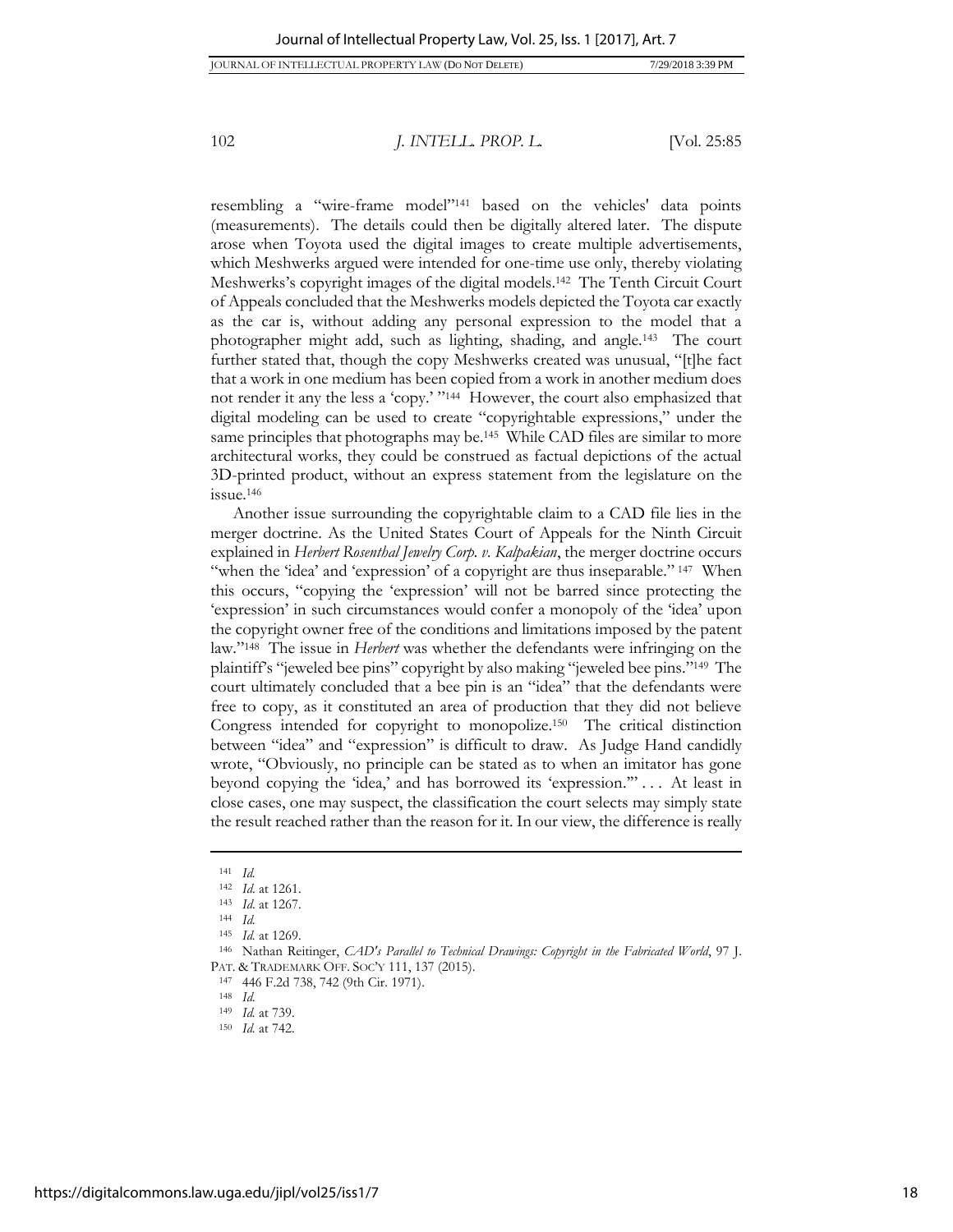| 7/29/2018 3:39 PM<br><b>IOURNAL OF INTELLECTUAL PROPERTY LAW (DO NOT DELETE)</b> |  |
|----------------------------------------------------------------------------------|--|
|----------------------------------------------------------------------------------|--|

one of degree as Judge Hand suggested in his striking "abstraction" formulation in *Nichols v. Universal Pictures* . . . . The guiding consideration in drawing the line is the preservation of the balance between competition and protection reflected in the patent and copyright laws.<sup>151</sup> As more people use scanning technology to create their own 3D printable items, this doctrine will undoubtedly need to be reanalyzed.<sup>152</sup>

#### C. IMPORTATION ISSUES: LOST IN TRANSLATION

Another critical question revolving around the control of 3D printing is regulation of the underlying CAD file from importation outside of the United States. This may occur when a competing company attempts to avoid patent law infringement by sending a patented invention's CAD file outside the country in order to print the article based on the digital model. The Federal Circuit recently addressed this issue in *ClearCorrect Operating, LLC v. International Trade Commission*. <sup>153</sup> The central issue of this case arose out of a complaint from an orthodontic company, Align, which holds patents for orthodontic teeth aligners.<sup>154</sup> The company uses a digital scan of a patient's teeth to create a series of teeth aligners, which slowly move the teeth to a straight position over a period of time, much like braces do.<sup>155</sup> ClearCorrect also produces teeth aligners, but in an attempt to skirt Align's patents, the company scans the teeth in the U.S. and sends them to Pakistan.<sup>156</sup> A company in Pakistan then creates the digital models for the aligners and sends them back to the United States to be 3D printed.<sup>157</sup>

Align filed a complaint with the United States International Trade Commission (ITC), arguing that these digital models constitute an importation of "articles," thereby violating unfair trade practice and antitrust law, and the ITC agreed.<sup>158</sup> As discussed earlier, digital models themselves do not have patent protection as "software" without an "inventive step." Therefore, protection under the ITC regulation would appear to extend protection to the underlying CAD file of a patent. The U.S. Federal Court of Appeals held that the ITC improperly categorized the digital models as "articles" because the agency gave "article" a broader meaning than the definitions it actually cited.<sup>159</sup>

<sup>151</sup> *Id.* (quoting Peter Pan Fabrics, Inc. v. Martin Weiner Corp., 274 F.2d 487, 489 (2d Cir. 1960); Nichols v. Universal Pictures Corp., 45 F.2d 119, 121 (2d Cir. 1930)).

<sup>152</sup> Desai & Magliocca, *supra* note 138, at 1709.

<sup>153</sup> 810 F.3d 1283 (Fed. Cir. 2015).

<sup>154</sup> *Id.* at 1287.

<sup>155</sup> *Id.*

<sup>156</sup> *Id.*

<sup>157</sup> *Id.*

<sup>158</sup> *Id.* at 1289.

<sup>159</sup> *Id*. at 1295.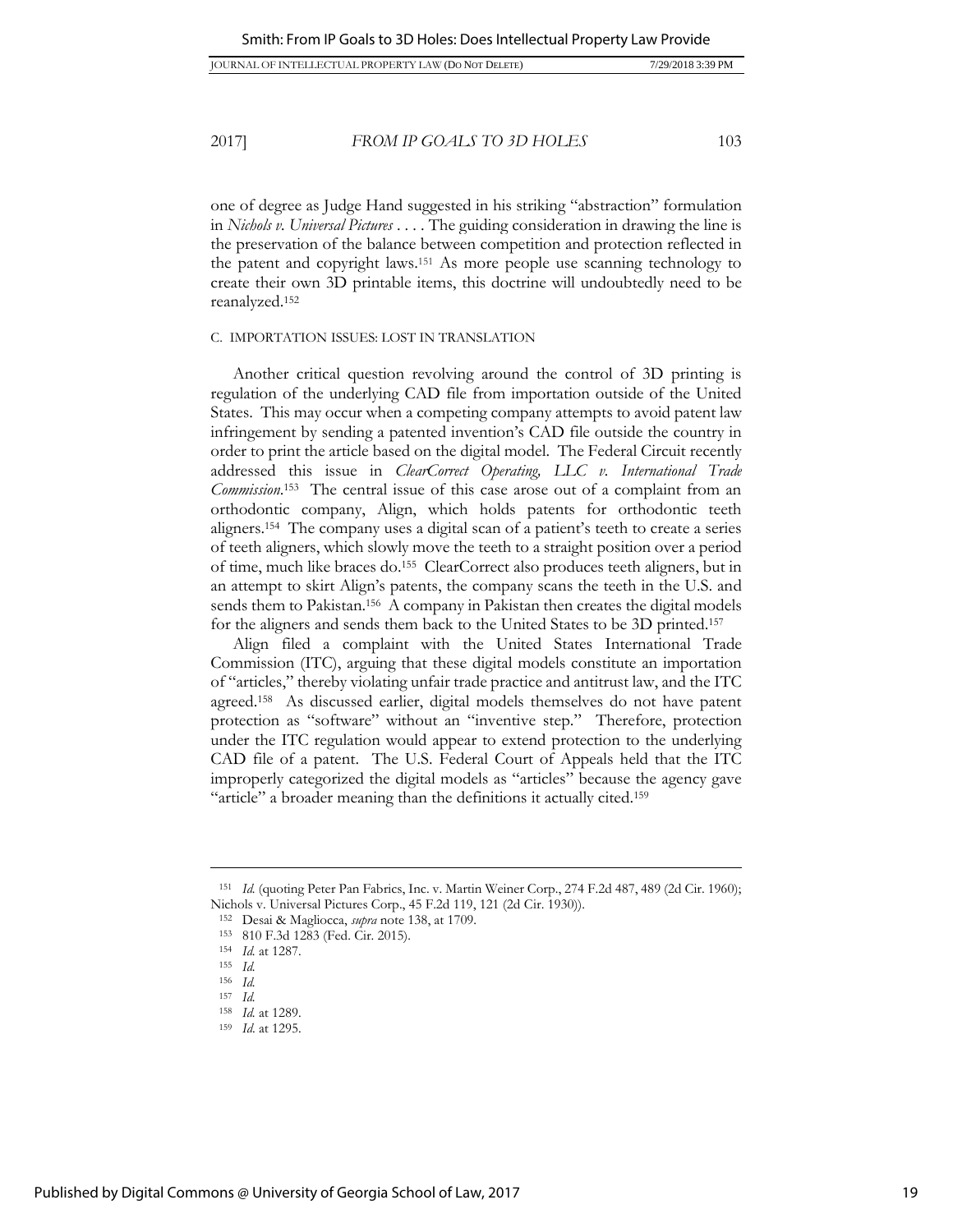JOURNAL OF INTELLECTUAL PROPERTY LAW (DO NOT DELETE) 7/29/2018 3:39 PM

104 *J. INTELL. PROP. L.* [Vol. 2[5:85](#page-1-0)]

The court also found that the ITC failed to properly analyze the legislative history of the term "article" regarding the Tariff Act.<sup>160</sup> The Court found that the decision should have been based on the full quote located in a Senate Report, which states, "The provision relating to unfair methods of competition *in the importation of goods* is broad enough to prevent every type and form of unfair practice and is, therefore, a more adequate protection to American industry than any antidumping statute the country ever had."<sup>161</sup> Ultimately, the court found that this quote supported that unfair trade and competition law covered the importation of goods only, rather than "non-material things," such as digital models.<sup>162</sup> It further emphasized that if Congress's intent differed, it must be expressly stated.<sup>163</sup> Specifically, the court appeared to not want to expand its ruling to affect intellectual property law, stating, "Congress is in a far better position to draw the lines that must be drawn if the product of intellectual processes rather than manufacturing processes are to be included within the statute."<sup>164</sup> While the Court declined to analyze the fate of these CAD files under the purview of fair trade law, this case further illuminates the issues that may arise about the ownership of 3D printer models, and how they may affect business operations in the future.

#### III. SOLUTIONS PROPOSED IN THE WORLD OF IP

#### A. ROLE OF CONGRESS

There have been numerous articles theorizing how 3D technology might affect the current legal framework as the law will play an important role in the technology's success. Many of these scholars suggest an expansion on the current laws surrounding inventions, or at the very least, a clarification on how the existing legal framework will affect the new technology. Professors Deven Desai and Gerard Magliocca, for example, urge Congress to establish a regulatory scheme that "(1) removes the shadow of infringement liability from some people who use 3D printers for personal purposes; and (2) provides clear rules for websites that host the programs that let these devices function."<sup>165</sup> Given that attempts to establish direct patent infringement for 3D printed products would be futile, the authors argue that Congress should remove all doubt of illegality associated with 3D printing, as at least a handful of people will likely be targeted and forced to pay damages for infringement.<sup>166</sup> On the other side of the

<sup>160</sup> *Id.* at 1297.

<sup>161</sup> *Id.* at 1301 (quoting S. Rep. No. 67-595, at 3 (1922) (emphasis in original)).

<sup>162</sup> *Id.* at 1301.

<sup>163</sup> *Id.*

<sup>164</sup> *Id.* at 1302 (quoting *Bayer*, 340 F.3d at 1376–77).

<sup>165</sup> Desai & Magliocca, *supra* note 138, at 1694–95.

<sup>166</sup> *Id*. at 1716.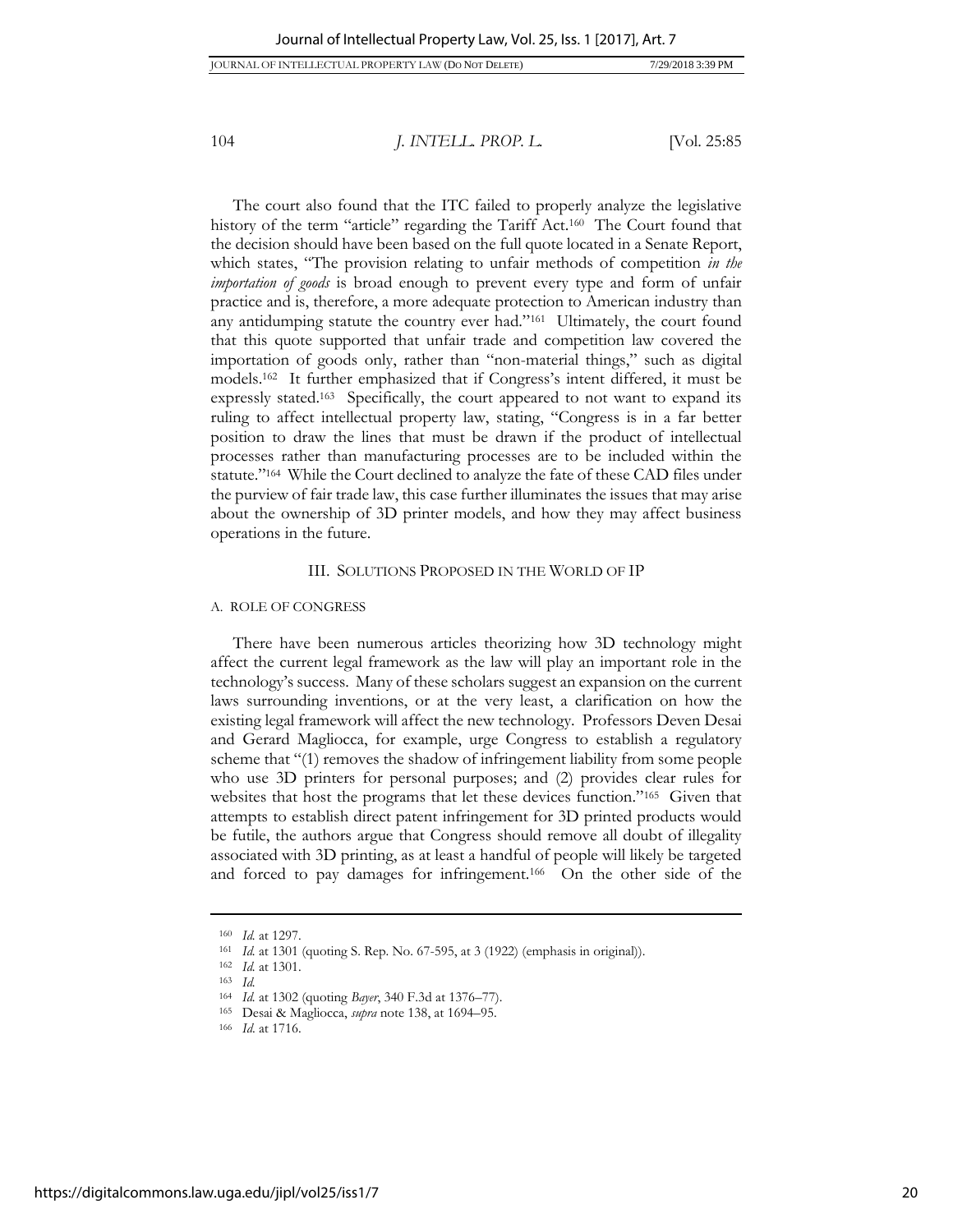| 7/29/2018 3:39 PM<br><b>IOURNAL OF INTELLECTUAL PROPERTY LAW (DO NOT DELETE)</b> |  |
|----------------------------------------------------------------------------------|--|
|----------------------------------------------------------------------------------|--|

spectrum, they see creating a fair use exception or making patent infringement an intentional tort as unnecessarily broad.<sup>167</sup> One very interesting remedy they suggest is raising the amount in controversy for federal jurisdiction over infringement claims so as to weed out the commercial infringers from those infringing patents for personal use.<sup>168</sup>

#### B. NAPSTER REBORN?

Many scholars also propose an extension of the existing Digital Millennium Copyright Act (DMCA) to the protection of CAD files, given the ease with which websites may merely expand their compliance with current law.<sup>169</sup> The DMCA's notice and takedown provisions basically allow copyright holders to stop others from distributing their works on the Internet for online service providers (OSPs), which may not be aware of infringing distribution on their site.<sup>170</sup> This law allows OSPs to escape liability for the dissemination of the copyrighted work so long as they stop allowing the infringement to take place once notified.<sup>171</sup>

Harvard Law school alumnus, Davis Doherty, suggests that an extension of this act should be a two-fold process, the goal being to "(1) implement a standardized notice-and-takedown procedure for websites such as Thingiverse and Shapeways, that grants a safe harbor from liability, so long as the sites did not have actual knowledge of infringement; and (2) establish a limited 'innocent independent inventor' defense that protects DIYers and hosting websites."<sup>172</sup> Doherty also fully supports an "Inventive Commons," a non-profit organization, which would operate under the United States Patent and Trademark Office.<sup>173</sup> The goal of the organization would be to make sure that all unpatented innovations are swiftly recognized and become a part of a patent public domain.<sup>174</sup>

#### IV. POLICY CONCERNS

This Article has addressed how aspects of 3D printing tend to fall through the cracks as well as solutions proposed by others to address these gaps in the law. However, it is important to note that the right answer to the apparent lack of law applying to 3D printing may be to do nothing. It may be that the existing regulatory system works well for many aspects of this new technology. "The

<sup>167</sup> *Id*. at 1716–17.

<sup>168</sup> *Id*. at 1717.

<sup>169</sup> Davis Doherty, *Downloading Infringement: Patent Law As A Roadblock to the 3D Printing Revolution*, 26 HARV. J.L. & TECH. 353, 359 (2012).

<sup>170</sup> *See* 17 U.S.C. § 512 (2012).

<sup>171</sup> *Id*.

<sup>172</sup> Doherty, *supra* note 169, at 365.

<sup>173</sup> *Id.* at 372.

<sup>174</sup> *Id.*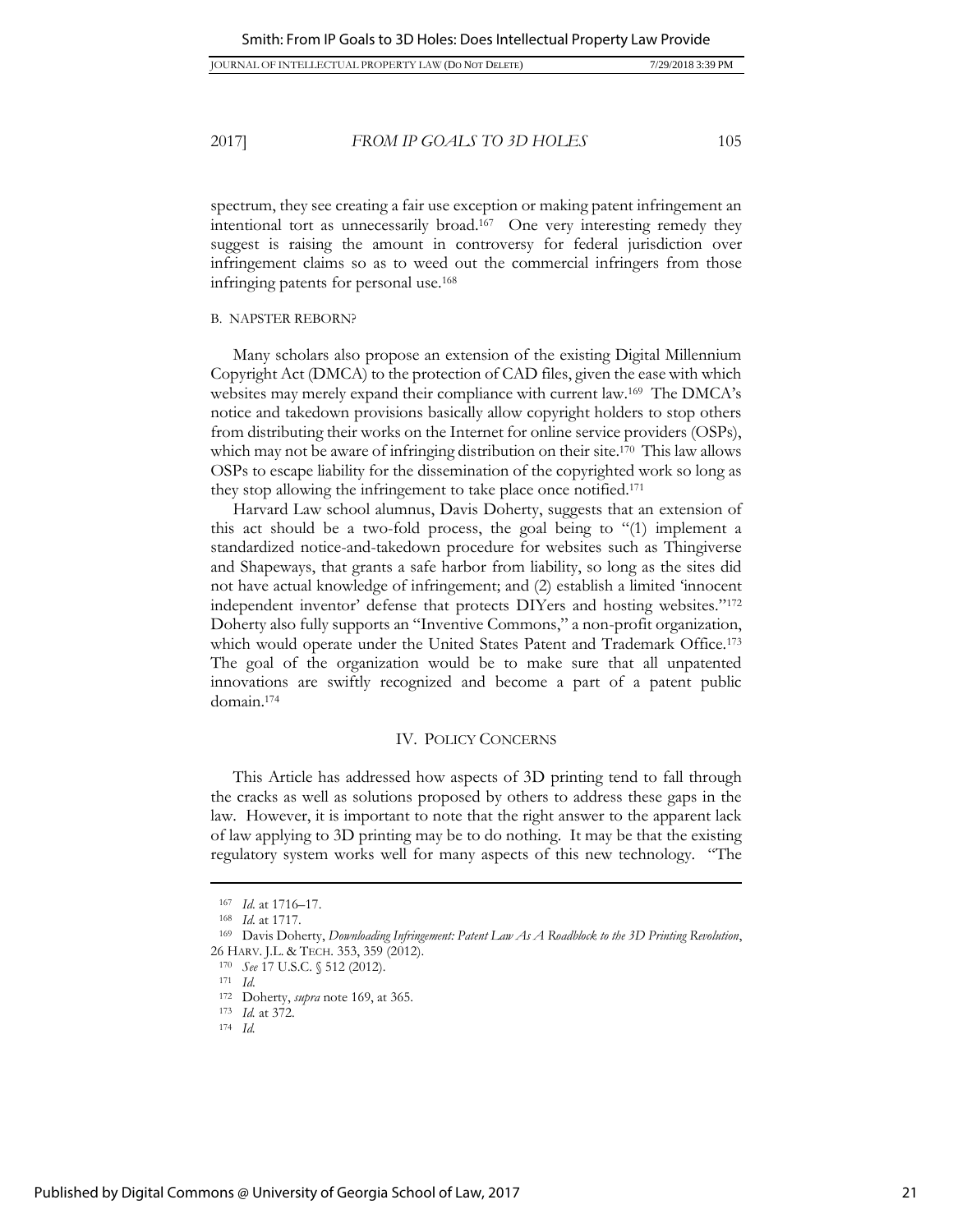existing set of default laws and mandatory laws permits a large amount of private legal ordering. The paradigmatic private legal ordering mechanism is contract, but other mechanisms exist, including simply having no rules or informally adopting self-governing rules and norms."<sup>175</sup>

It is evident that the rise of 3D printing has done nothing to stifle inventiveness. In fact, websites such as Thingiverse show that people are willing to share their inventive ideas with others for no compensation. This distinction between "inventiveness" and "innovation" may be relevant to Congress when deciding whether to expand intellectual property protection in the era of 3D printing.<sup>176</sup> What about innovation? The patent system historically enabled innovators to succeed through their abilities as entrepreneurs, by allowing them to control the licensing and manufacturing of their products. With 3D printing drastically slashing the costs of manufacturing, this trade-off no longer exists. As one Stanford law school professor, Mark Lemley, puts it, "intellectual property law is justified only in ensuring that creators are able to charge a sufficiently high price to ensure a profit sufficient to recoup their fixed and marginal expense" or "only to the extent that that excludability [of the property right] does in fact create value."<sup>177</sup> Therefore, it would appear that from an economic standpoint, when high manufacturing costs no longer exist, there no longer exists an economic justification for patent monopoly.

In fact, as Lemly outlines, more than there being merely no economic justification for broad intellectual property rights, there are actually many costs in overcompensating creators. These costs fall into five categories: intellectual property rights distort competitive norms, create static inefficiencies, interfere with the ability of others to create work, increase rent-seeking behavior, impose great administrative costs, and distorts the general economic equilibrium through the overinvestment in research and development.<sup>178</sup> However, this is not an argument against overhauling intellectual property rights altogether. Rather, Lemly emphasizes that "[g]ranting intellectual property rights imposes a complex set of economic costs, and it can be justified only to the extent those rights are necessary to provide incentives to create."<sup>179</sup>

Further, property rights that have previously been private access only often go through reversals to a more community-based approach depending on the costs and benefits.<sup>180</sup> Technology has much to do with the threat to privatization as is evident with the intellectual commons following Napster peer-sharing.

<sup>175</sup> Osborn, *supra* note 24, at 593 (footnote omitted).

<sup>176</sup> Skyler R. Peacock, *Why Manufacturing Matters: 3D Printing, Computer-Aided Designs, and the Rise of End-User Patent Infringement*, 55 WM. & MARY L. REV. 1933, 1956 (2014).

<sup>177</sup> Mark A. Lemley, *Property, Intellectual Property, and Free Riding*, 83 TEX. L.REV. 1031, 1057 (2005). <sup>178</sup> *Id.* at 1058-1059.

<sup>179</sup> *Id.* at 1065.

<sup>180</sup> Saul Levmore, *Two Stories About the Evolution of Property Rights*, 31 J. LEGAL STUD. 421, 424 (2002).